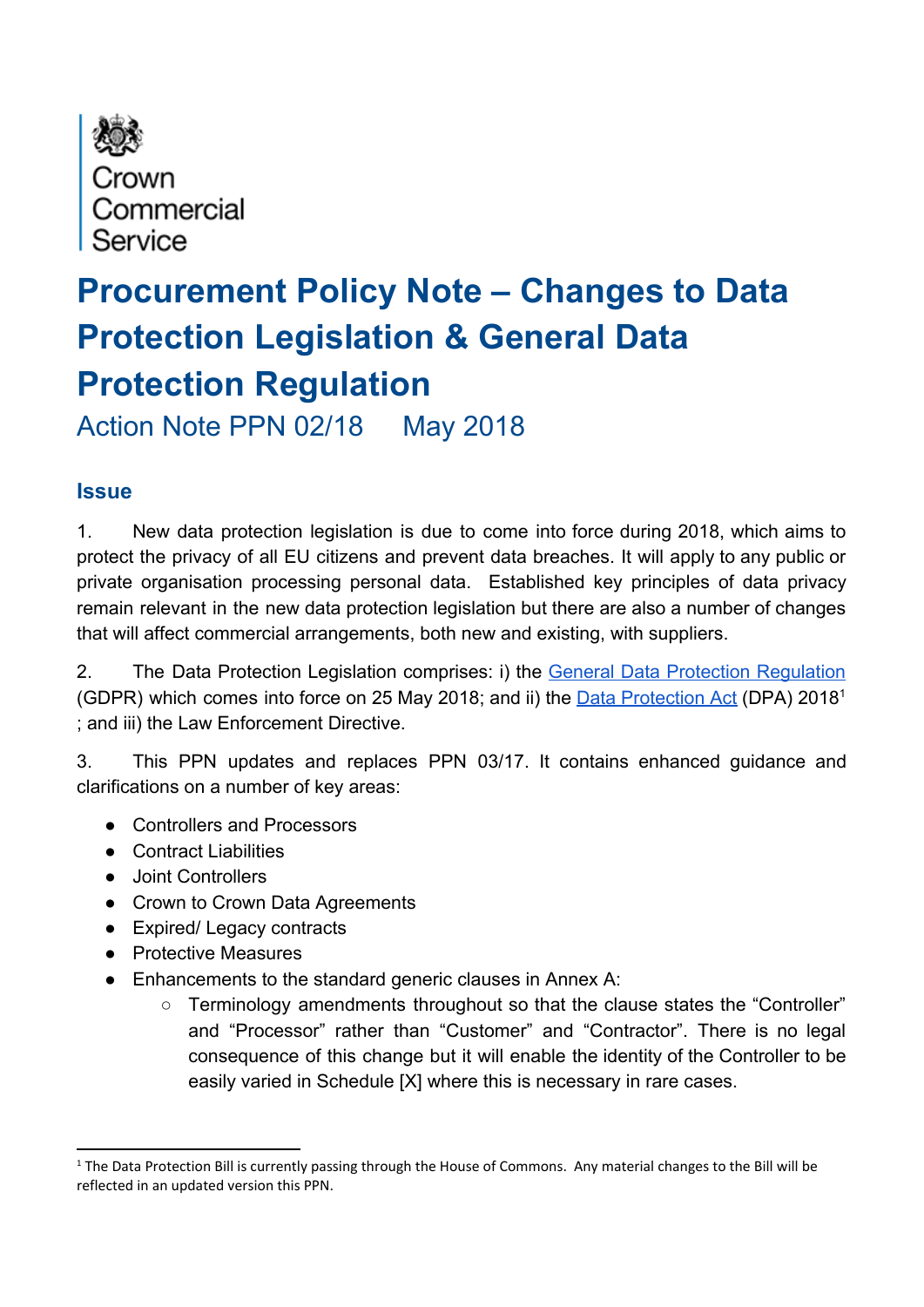- Includes a placeholder for a Joint Controller Agreement at Schedule [Y] where the Parties are Joint Controllers of some of the data under a contract, and clarifies that the standard clauses will not apply in these instances. Guidance is provided on what is required to be included instead.
- The term "Data Subject Access Request" has been amended to "Data Subject Request" throughout, so as to clarify that the definition points to any request by a data subject, and not just access requests. There is no legal consequence of this change, this is presentational only.
- Clause 1.4(b) has been amended so that the Controller is not obliged to approve the "Protective Measures" of the Supplier. Instead, the clause sets out that the Controller may reasonably reject them (although failure to reject shall not amount to approval of their sufficiency by the Controller). This is following concerns raised as to (a) the resources available to check the sufficiency of Protective Measures each time; and (b) the risk that a Processor might argue that the Controller's approval of inadequate protective measures would excuse the Controller of its failure to provide effective measures.
- Updates in Annex B:
	- Model selection stage questions at 2.6 .
	- Model award-stage question at 2.11.
- A new Annex D on technical security considerations.

# **Dissemination and Scope**

4. The contents of this Procurement Policy Note (PPN) apply to all Central Government Departments, their Executive Agencies and Non Departmental Public Bodies. Together these are referred to in this PPN as 'In-Scope Organisations'. Other public bodies will also be subject to the new data protection legislation and may wish to apply the approaches set out in this PPN.

5. In-Scope Organisations should circulate this PPN widely across their organisations, and work closely with Data Protection/Information Assurance leads within their organisations on implementation.

# **Timing**

6. In-Scope Organisations should already be working towards GDPR compliance for their existing commercial agreements as set out in PPN 03/17, to be compliant by 25 May 2018. This PPN enhances and builds on the content of PPN 03/17, so any contract amendments made using PPN 03/17 are valid. However, for any contract amendments yet to be agreed and for new contracts to be let after 25 May, you should use the provisions of this PPN including the updated standard generic clauses at Annex A. For contracts that concern law enforcement processing, amendments should take effect from the date that the Data Protection Bill comes into force.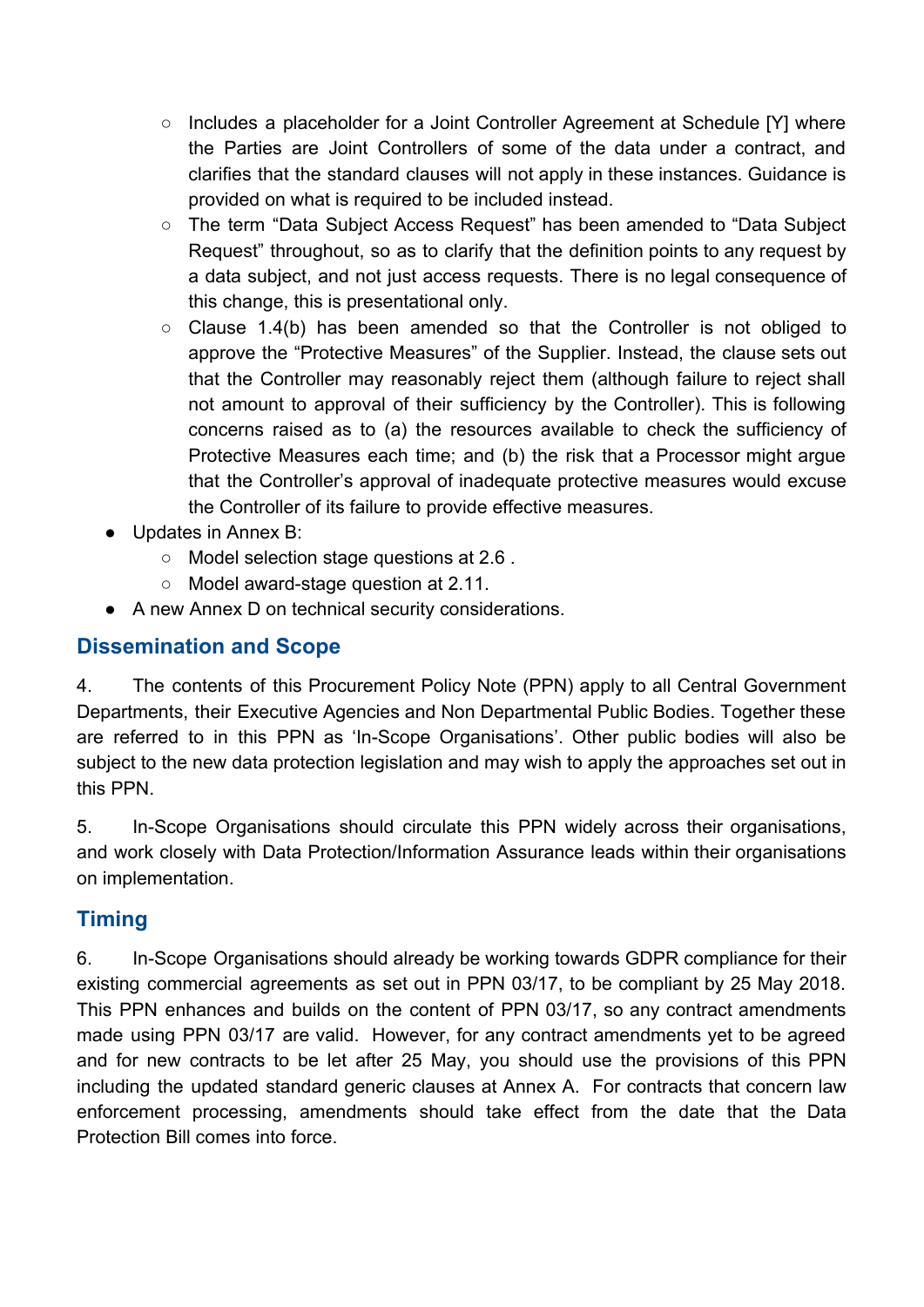# **Action**

7. In line with PPN 03/17 in-Scope Organisations should already have identified existing contracts involving processing personal data which will be in place after 25 May 2018<sup>2</sup> (organisations should have a GDPR implementation lead who will have been compiling this information), and then:

- written to all suppliers notifying them of changes you intend to make to relevant contracts to bring them into line with the new data protection regulations (the draft letter at Annex C provides a guide).
- conducted due diligence on existing contracts to ensure suppliers can implement the appropriate technical and organisational measures to comply with GDPR (i.e. provide guarantees of their ability to comply with the regulations).
- updated the specification and service delivery schedules (the table at Annex A Part 2 provides a guide) to set out clearly the roles and responsibilities of the Controller and the Processor and any Sub-processors.
- updated relevant contract terms and conditions by issuing contract variations, using the change control procedure as set out in your own documentation (the standard generic clauses at Annex A provides a guide).

8. For contracts to be awarded on or after 25 May 2018, In-Scope Organisations should ensure:

- they undertake sufficient due diligence of new Processors to ensure they can implement the appropriate technical and organisational measures to comply with GDPR (i.e. provide guarantees of their ability to comply with the regulations).
- terms and conditions are updated to reflect the standard generic clauses at Annex A,
- for relevant contracts including data processing activities, apply the guidance at Annex B to all stages of the procurement, and relevant documentation.

# **Key Considerations**

## **Controllers and Processors**

9. The GDPR applies to 'Controllers' and 'Processors'. These definitions are broadly the same as under the Data Protection Act 1998 i.e. the Controller says how and why personal data is processed and the Processor acts on the Controller's behalf. Contracts currently subject to the DPA 1998 will likely also to be subject to the GDPR.

- a **Controller** is a natural or legal person or organisation which determines the purposes and means of processing personal data; and
- a *Processor* is a natural or legal person or organisation which processes personal data on behalf of a Controller.

<sup>&</sup>lt;sup>2</sup> For law enforcement contracts, this should be from when the Data Protection Bill comes into force.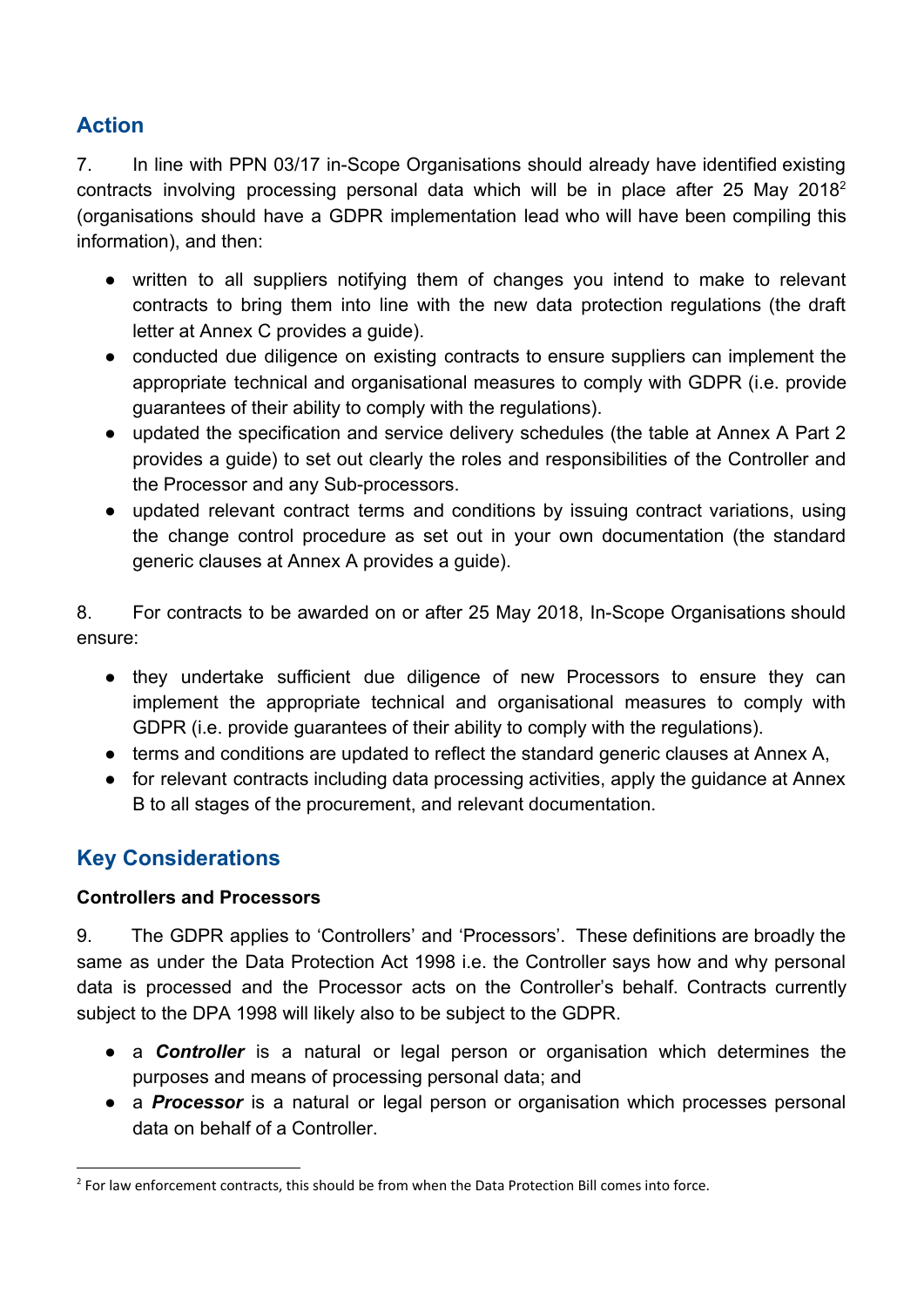10. In most cases in public sector contracts, the Controller will be the public body letting the contract or calling-off from the Framework Agreement, and the Processor will be the supplier, but this will not always be the case. Schedule X in Annex A sets out the most common relationship scenarios so that they are agreed within the contract terms. In-Scope Organisations need to identify and agree who is processing the personal data within each contract, and who is determining how, when and where the personal data will be processed (i.e. the Controller).

11. A Controller is the organisation in control of the processing of personal data, who makes the key decisions, and is usually the organisation that decides to collect the personal data in the first place. It will also typically determine the specific personal data to be collected, held or used, and the appropriate legal basis of the processing, as well as how long the data will be processed, and who the data shall be shared with.

12. A Processor will not be responsible for making the key decisions about the personal data and will only be processing the data under the direct, or implied, instructions of the Controller. In a contract to deliver pensions administration services, the service could not be delivered without data processing, but the contract may not explicitly mention data processing. Therefore, the Processor will not be processing any of the Controller's data for any of its own purposes, and has no direct interest in the data itself. In contrast, if the Processor did have an interest in the data for its own purposes, for example for its own marketing purposes outside of the scope of the Controller's instruction, then it would be a Controller in relation to that processing. The Processor may be providing its expertise to the Controller in respect of technical or other matters, and may have scope to make some decisions about the manner in which personal data is processed, but only to the extent that the contract with the Controller allows.

13. Further information and guidance is available from the Information Commissioner's Office (ICO) [website](https://ico.org.uk/for-organisations/guide-to-data-protection/key-definitions/) under the 'Who determines the "purpose and manner" of [processing?'](https://ico.org.uk/for-organisations/guide-to-data-protection/key-definitions/) [section.](https://ico.org.uk/for-organisations/guide-to-data-protection/key-definitions/)

#### **Cost of Compliance**

14. Any organisation required to comply with the new Data Protection Legislation may incur costs in doing so, especially where new systems or processes are required. However, these costs are attributable to conducting business in the EU, and not supplying the UK public sector. Suppliers will be expected to manage their own costs in relation to compliance. In-Scope Organisations are advised not to routinely accept contract price increases from suppliers as a result of work associated with compliance but should apply commercial judgement in individual discussions on this with suppliers.

#### **Risks of Non-Compliance**

15. In-Scope Organisations found not to be compliant with GDPR by 25 May 2018 will be in breach of the regulations and at risk of being fined, or having an enforcement order issued,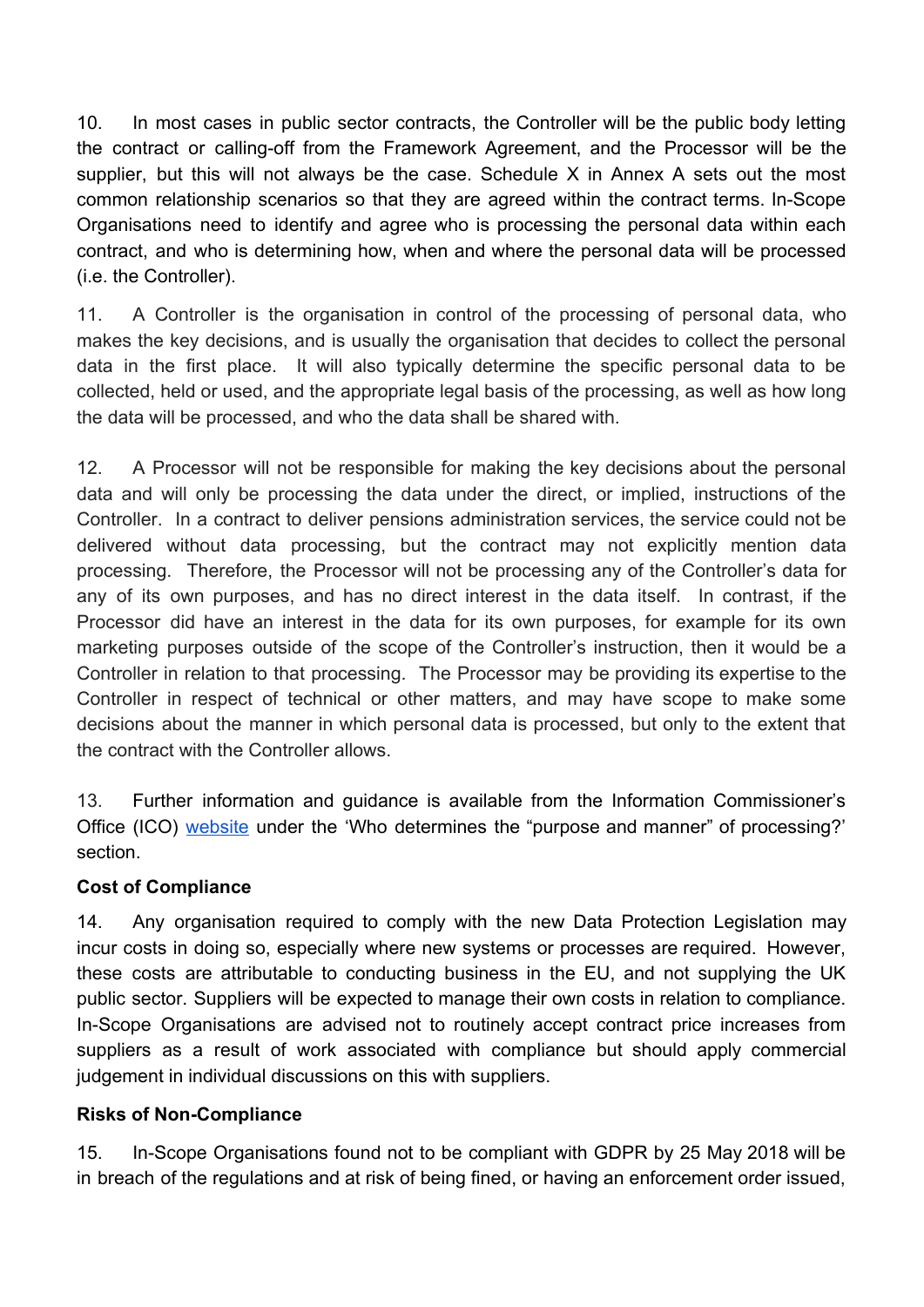by the ICO. The maximum fines available under GDPR are 4% of global annual turnover (for undertakings) or EUR 20m (for organisations that are not undertakings). An 'undertaking' is any entity engaged in an economic activity offering goods or services in a given market, regardless of its legal status and the way in which it is financed. It does not have to have any intention to earn profits, nor are public bodies excluded. The ICO will take into account the degree of responsibility and other factors.

16. Under the GDPR, Processors now face direct legal obligations (under the current regime this falls solely on Controllers), and they can be fined by the ICO. Both Controllers and Processors can face claims for compensation where they have not complied with their obligations under GDPR.

### **Contract Liabilities**

17. In-Scope Organisations should not accept liability clauses where Processors are indemnified against fines or claims under GDPR. The legal penalty regime has been extended directly to Processors to ensure better performance and enhanced protection for personal data, therefore entirely indemnifying Processors for any regulatory fines from the ICO or civil claims from data subjects undermines these principles.

18. As the GDPR gives Processors responsibilities and liabilities in their own right, Processors, as well as Controllers, may now be liable to pay damages or be subject to fines or other penalties from the ICO. The maximum regulatory fines are set out in paragraph 15; in addition to these fines, the increased rights of data subjects under the GDPR may also lead to greater exposure to civil claims for data protection breach. In-Scope Organisations should consider reviewing liability and indemnity provisions on a contract by contract basis if there is a risk that they might otherwise prevent recovery of these costs. In-Scope Organisations should consider this in accordance with the nature of the procurement, the appetite for risk and the type of personal data involved in the contract.

19. There are a range of options to be considered, to ensure the Controller is able to recover the full costs of civil data protection claims or regulatory fines issued by the ICO, where the processor is at fault, and these might include:

- excluding all data protection breaches from the general cap on liability
- increasing the general cap on liability to ensure it covers higher regulatory fines
- having a separate cap on liability for all data protection breaches
- $\bullet$  introducing a separate  $\epsilon$ 20 million cap on liability for regulatory fines arising out of data protection breach

20. When varying existing contracts, In-Scope Organisations should apply commercial judgement when considering whether substantial changes or additions to liability and indemnity clauses should be made in accordance with the Change in Law provisions in contracts. The existing provisions may be sufficient to cover-off the risk.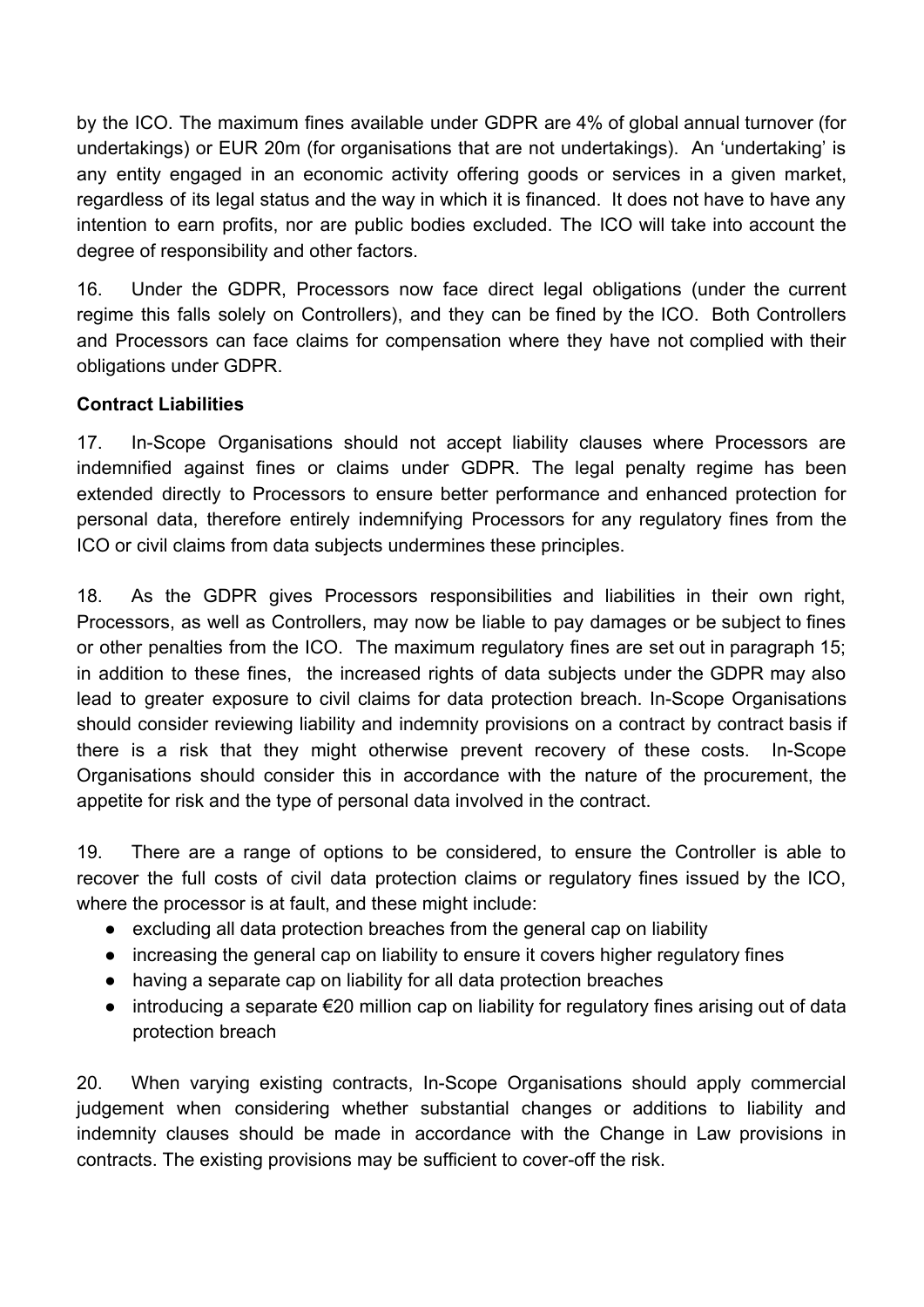## **Joint Controllers**

21. There may be instances where In-Scope Organisations are acting as a Joint Controller with another organisation. In these cases, [Article](http://eur-lex.europa.eu/legal-content/EN/TXT/PDF/?uri=CELEX:32016R0679&from=EN) 26 of the GDPR states that Joint Controllers must have a transparent 'arrangement' between them which must 'duly reflect the respective roles and relationships of the Joint Controllers vis-à-vis the data subjects'. This need not be a binding contract (as is required by Article 28 in relation to controller-processor relationships) as each joint controller is individually liable for legal compliance under Article 82. The arrangement must clearly set out the roles and responsibilities of each Joint Controller, the relationship each has with the data subjects, and set out the way in which this information will be made available to the data subjects. The arrangement could include, for example, which aspects each Controller will lead on, or be responsible for, to ensure compliance with the GDPR's breach notification obligations.

### **Crown to Crown Data Agreements**

22. Under Section 202 of the current draft of the Data Protection Bill, where a provision of the GDPR or the Act requires relations between a Controller and Processor to be governed by a contract (or other binding legal act) in writing, Crown bodies should use a Memorandum of Understanding (MoU) to satisfy this requirement, on the basis the Crown cannot contract with itself. Crown Bodies should replicate the clauses at Annex A in their MoU to achieve this. A model MoU will be published in due course by DCMS.

## **Data Processing Outside the UK**

23. The GDPR applies to data processing carried out by organisations operating within the EU, including any data processing by those organisations that happens outside the EU. It also applies to organisations outside the EU offering goods or services to individuals in the  $EU<sup>3</sup>$ 

## **Expired/ Legacy Contracts**

24. There may be some instances where personal data is still being processed by a Processor, for example it may be stored by the processor, even though the contract has expired. Data being processed in such circumstances after 25 May 2018 will become subject to the GDPR and this means the Controller must decide whether the data must be retained or deleted.

25. If the Controller decides the data should be deleted, on the basis there is no legal or technical justification to hold it, the Processor should be instructed by the Controller to do so. A Processor continuing to process the data, against the instructions of the Controller, or without the permission of the Controller or without any lawful basis to do so, will be in breach of the GDPR.

<sup>&</sup>lt;sup>3</sup> Once adopted, the GDPR will also need to be incorporated into the European Economic Area to apply also to EEA countries.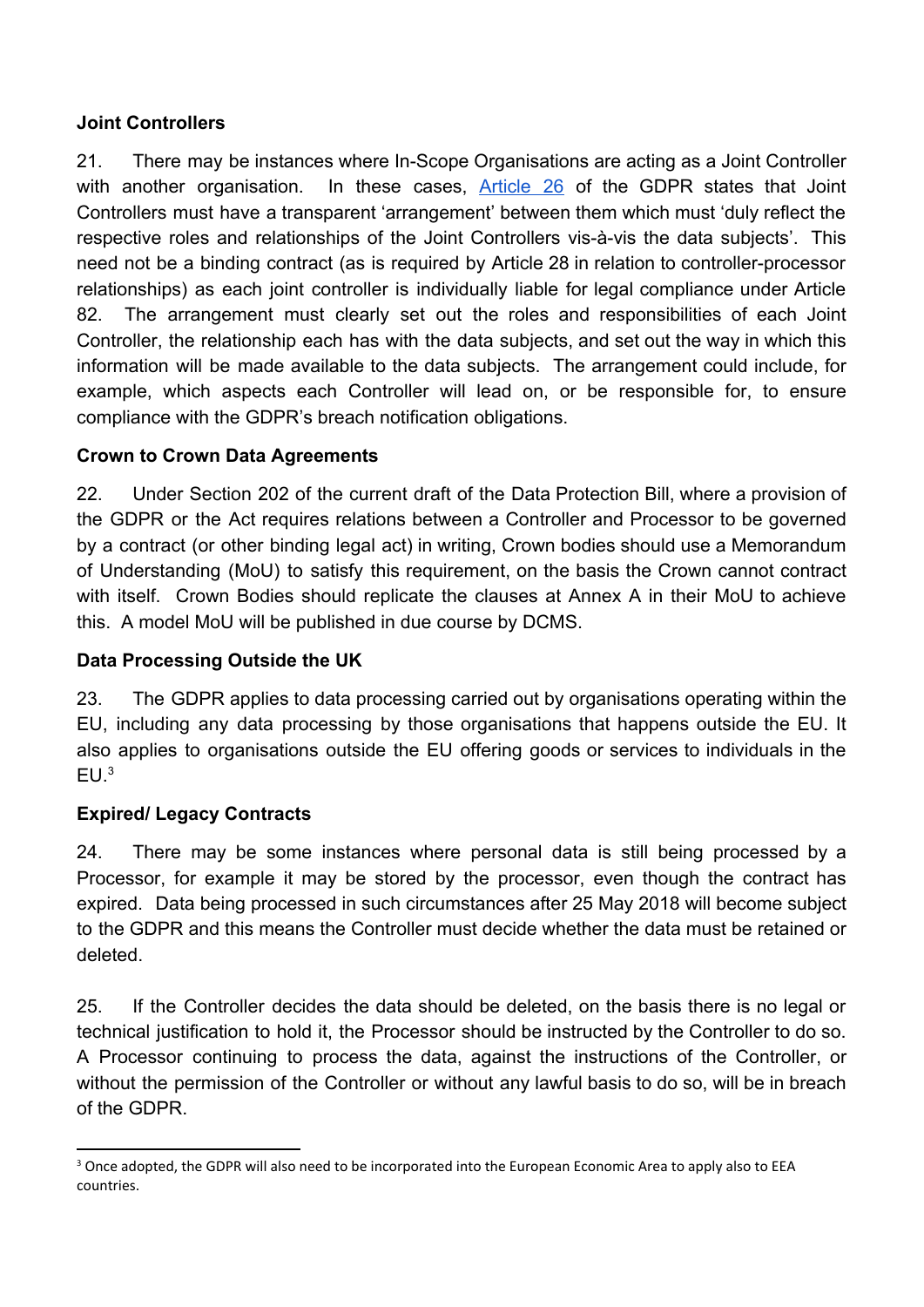26. In instances where personal data needs to be retained by an organisation (whether they are a Controller or Processor), Article 28 of the GDPR will apply to that data from 25 May 2018 and contract provisions concerning that data must be put in place. These provisions will protect the data and ensure that the Controller and Processor agree on their roles and responsibilities. This may need to exist as a separate contract since the existing contract will have already expired.

### **Protective Measures**

27. As set out in Article [28\(3\)\(c\)](http://eur-lex.europa.eu/legal-content/EN/TXT/PDF/?uri=CELEX:32016R0679&from=EN) GDPR, Processors must implement appropriate technical and organisational measures to ensure a level of security appropriate to the risk and these are defined as 'Protective Measures' within Annex A. There is scope in the future under the GDPR, for approved certification schemes, seals and codes of conduct to demonstrate compliance with the regulations, but these are not yet available and in any event, any one scheme is unlikely to demonstrate full GDPR compliance. Clause 1.13 in Annex A is drafted to allow for the introduction of such schemes.

28. Examples of protective measures might include pre-GDPR information protections under Government contracts such as technical requirements, confidentiality requirements and security provisions. In-Scope organisations may consider using security schedules for contracts involving personal data processing, to provide a framework to ensure comprehensive assurance of a Processor's compliance. Controllers may reject a Processor's proposed measures if they think they are insufficient. Examples of the security considerations are at Annex D.

# **Background**

29. Personal data means any information that relates to an identified or identifiable living subject i.e. staff member, member of the public, customer, etc. It will generally include an individual's name, address, phone number, date of birth, place of work, dietary preferences, opinions, opinions about them, whether they are members of a trade union, their political beliefs, ethnicity, religion, or sexuality. It can also include an individual's email address or job title if that sufficiently picks them out so that they can be identified (in isolation or with other information that may be held). The above is not exhaustive and any information that relates to an individual can be personal data.

30. Information about legal entities such as companies is not personal data, and falls outside the scope of the legislation. Also anonymised or aggregated data is not personal data (unless you also hold the keys to de-anonymise or de-aggregate it.)

31. The definitions are broadly the same as under the Data Protection Act 1998 i.e. the Controller says how and why personal data is processed and the Processor acts on the Controller's behalf. Contracts currently subject to the DPA 1998 will likely also to be subject to the GDPR.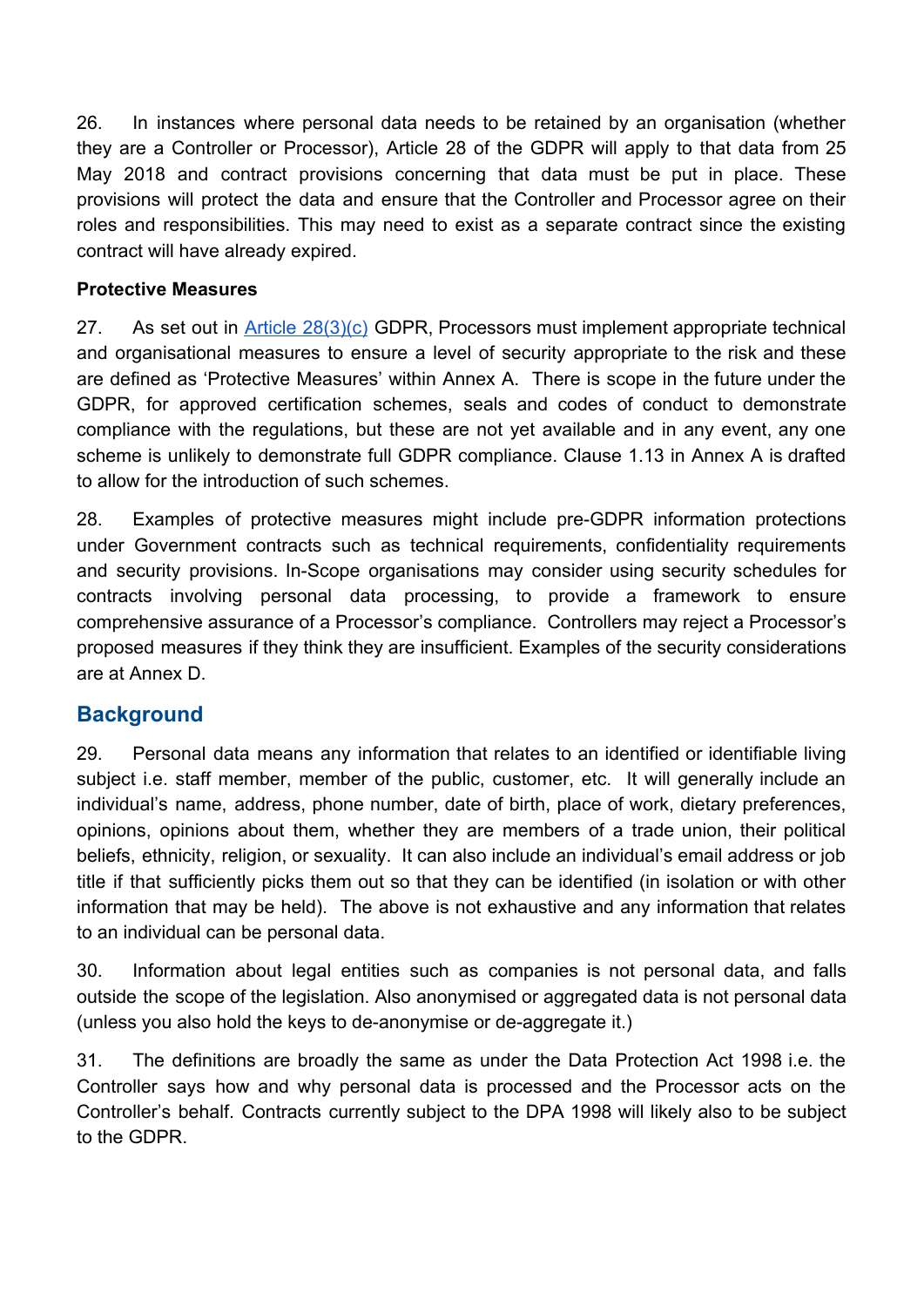32. The GDPR gives enhanced protection for personal data, and imposes stricter obligations on those who process personal data. The new obligations include:

- When their personal data are collected, individuals must be given more information about how it will be used through enhanced privacy notices.
- Individuals will have much stronger rights to have their personal data rectified, erased and/or provided to them. As a result, the systems used by organisations must be able to honour these rights.

33. For contracts which involve the processing of personal data, In-Scope Organisations must set out, in each contract with suppliers, details of the nature, scope and duration of the data processing, and impose specific obligations on the Processor, including:

i) the legal obligation to formalise working relationships with the Processor in contracts where processing of personal data is to be carried out by a third party on behalf of the Controller (se[e GDPR Article 28\)](http://eur-lex.europa.eu/legal-content/EN/TXT/PDF/?uri=CELEX:32016R0679&from=EN);

ii) a requirement to create and maintain records of processing activities (see [GDPR](http://eur-lex.europa.eu/legal-content/EN/TXT/PDF/?uri=CELEX:32016R0679&from=EN) [Article 30\(2\)](http://eur-lex.europa.eu/legal-content/EN/TXT/PDF/?uri=CELEX:32016R0679&from=EN)); and

iii) use only Processors who provide guarantees to implement appropriate technical and organisational measures that are sufficient to secure that the processing will (a) meet the requirements of the GDPR and (b) ensure the protection of the rights of the data subject.

## **The Law Enforcement Directive (LED)**

34. The EU Law Enforcement Directive, implemented in Part 3 of the Data Protection Bill, applies in relation to domestic and cross-border processing of personal data for law enforcement purposes. Similar obligations apply as under GDPR, but there are some significant differences, in particular in relation to the storage and classification of data. The ICO has produced [guidance](https://ico.org.uk/for-organisations/guide-to-the-law-enforcement-provisions/) on Part 3 of the Data Protection Bill.

35. Whilst the standard generic clauses at Annex A are compliant with the requirements of Part 3 of the Data Protection Bill, In-Scope Organisations engaged in processing personal data for law enforcement purposes as Controllers may require more specific drafting in contracts to flow some of these obligations down to their Processors. Legal advice should be sought in these cases.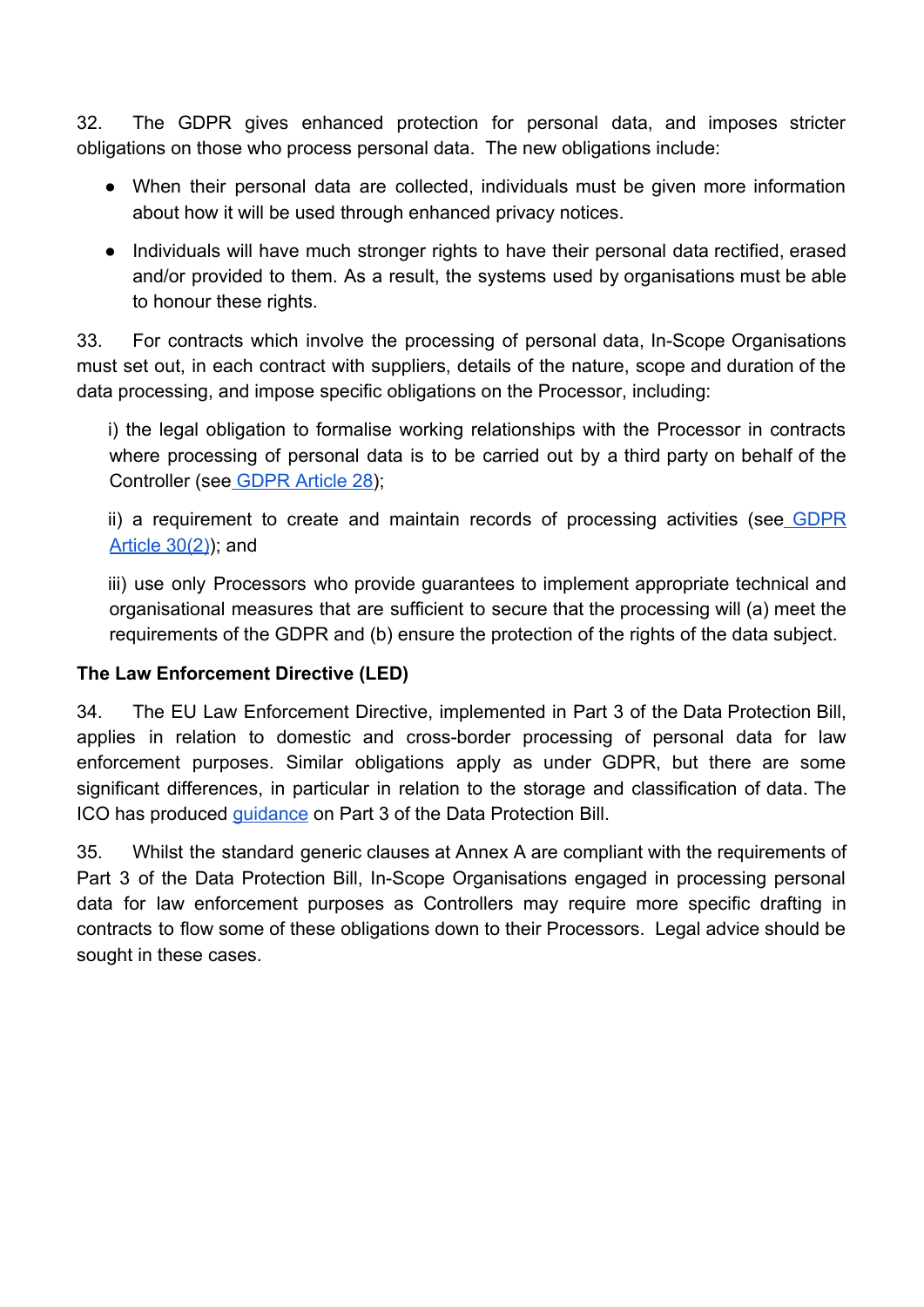# **Sources of Further Information**

36. The Information Commissioner's Office is a useful source of latest information on GDPR and the LED. DCMS are leading the Data Protection Bill and publish updates on their website [here](https://www.gov.uk/government/collections/data-protection-bill-2017)**.** Other sources of information are listed below:-

- ICO [Information](https://ico.org.uk/for-organisations/data-protection-reform/) on GDPR Data [Protection](https://publications.parliament.uk/pa/bills/lbill/2017-2019/0066/lbill_2017-20190066_en_1.htm) Bill
	-
- General Data Protection [Regulations](http://eur-lex.europa.eu/legal-content/en/TXT/?uri=CELEX:32016R0679) Information [Commissioner's](https://ico.org.uk/media/for-organisations/documents/2014918/dp-bill-12-steps-infographic.pdf) guidance on LED
- ICO [information](https://ico.org.uk/for-organisations/data-protection-bill/) on Data Protection Bill Law [Enforcement](https://www.gov.uk/government/uploads/system/uploads/attachment_data/file/644827/LED_Document.pdf) Directive
- 

## **Contact**

37. Commercial and procurement enquiries associated with this PPN should be directed to the Crown Commercial Service Helpdesk on 0345 410 2222 or [info@crowncommercial.gov.uk](mailto:info@crowncommercial.gov.uk).

39. Enquiries on GDPR should be directed to the Information Commissioner's Office on 0303 123 1113 or via their [Live Chat](https://ico.org.uk/global/contact-us/live-chat/) service, available through their website.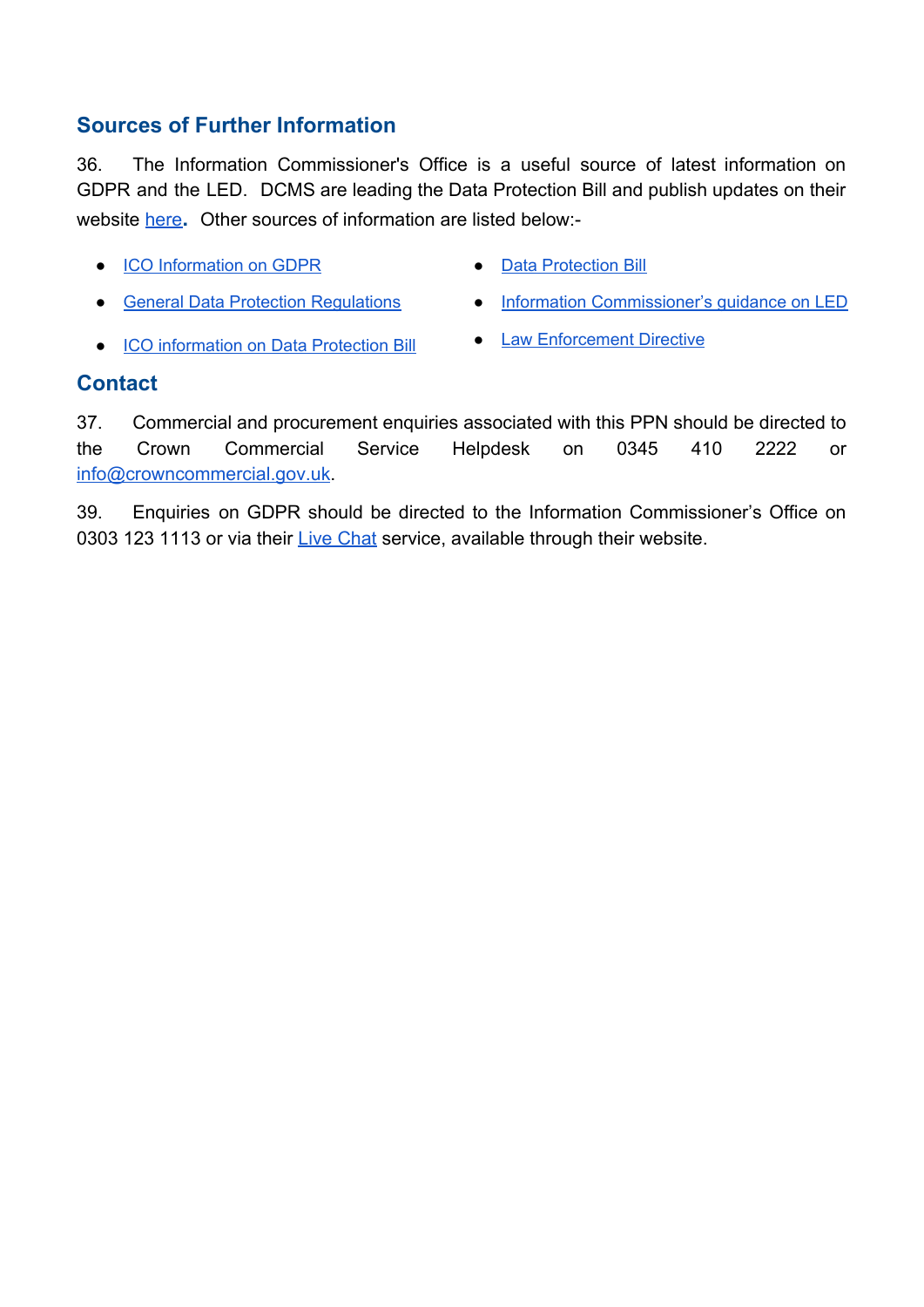## **Annex A - Part 1: Generic Standard GDPR Clauses**

*Notes for completion: As the Standard Definitions highlighted below are not specific to GDPR, they should be amended and adapted to fit within your existing contract definitions. The GDPR generic standard clauses may also be adapted to fit existing contract templates but you are advised to seek legal advice when doing this.*

#### **[STANDARD DEFINITIONS, WHICH MAY NEED AMENDING**

**Party**: a Party to this Agreement

**Agreement**: this contract;

**Law**: means any law, subordinate legislation within the meaning of Section 21(1) of the Interpretation Act 1978, bye-law, enforceable right within the meaning of Section 2 of the European Communities Act 1972, regulation, order, regulatory policy, mandatory guidance or code of practice, judgment of a relevant court of law, or directives or requirements with which the Processor is bound to comply;

**Processor Personnel**: means all directors, officers, employees, agents, consultants and contractors of the Processor and/or of any Sub-Processor engaged in the performance of its obligations under this Agreement **]**

#### **GDPR CLAUSE DEFINITIONS:**

**Data Protection Legislation**: (i) the GDPR, the LED and any applicable national implementing Laws as amended from time to time (ii) the DPA 2018 [subject to Royal Assent] to the extent that it relates to processing of personal data and privacy; (iiii) all applicable Law about the processing of personal data and privacy;

**Data Protection Impact Assessment**: an assessment by the Controller of the impact of the envisaged processing on the protection of Personal Data.

**Controller**, **Processor**, **Data Subject**, **Personal Data**, **Personal Data Breach**, **Data Protection Officer** take the meaning given in the GDPR.

**Data Loss Event**: any event that results, or may result, in unauthorised access to Personal Data held by the Processor under this Agreement, and/or actual or potential loss and/or destruction of Personal Data in breach of this Agreement, including any Personal Data Breach.

**Data Subject Request**: a request made by, or on behalf of, a Data Subject in accordance with rights granted pursuant to the Data Protection Legislation to access their Personal Data.

**DPA 2018**: Data Protection Act 2018

**GDPR**: the General Data Protection Regulation *(Regulation (EU) 2016/679)*

**Joint Controllers:** where two or more Controllers jointly determine the purposes and means of processing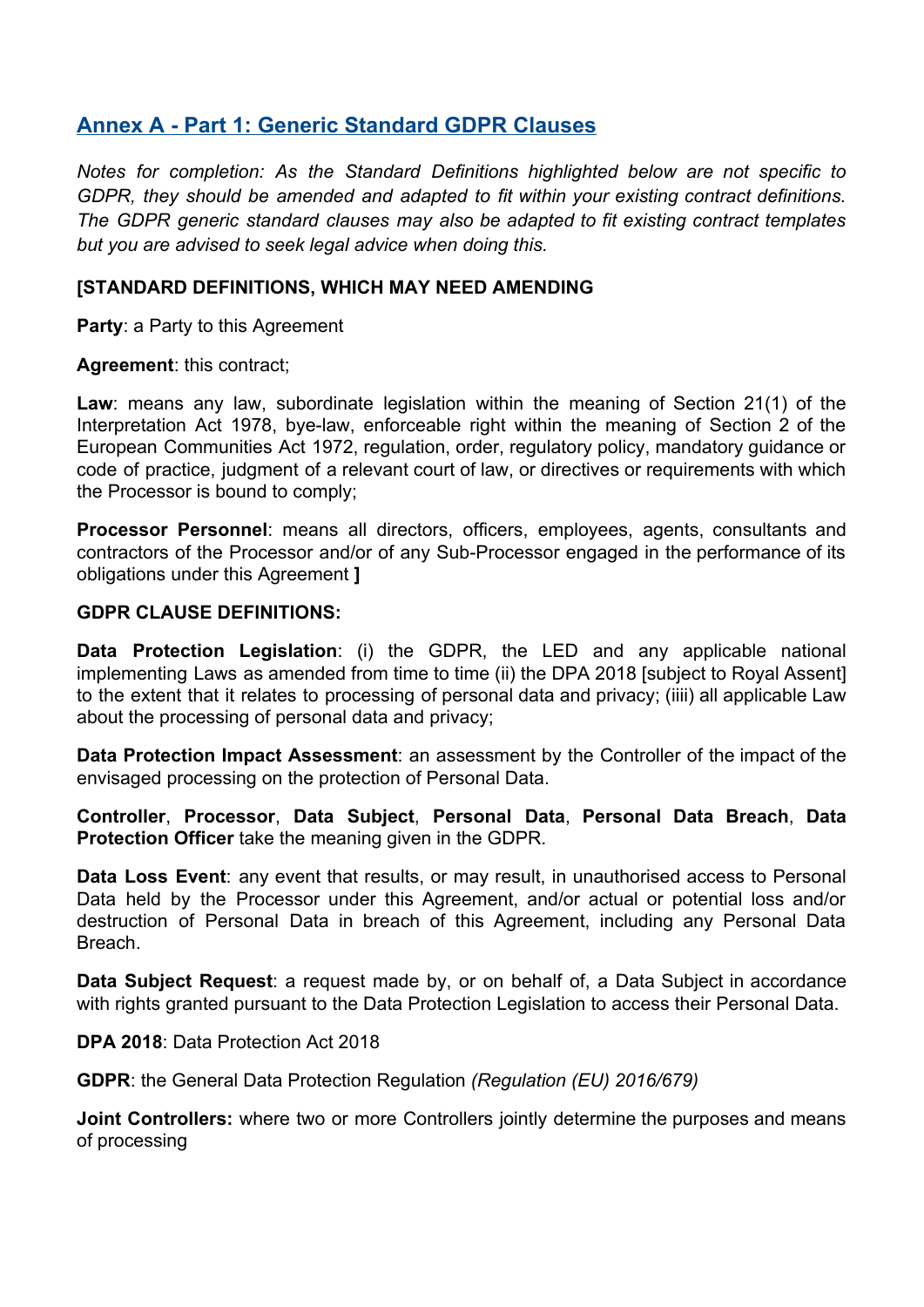#### **LED**: Law Enforcement Directive *(Directive (EU) 2016/680)*

**Protective Measures**: appropriate technical and organisational measures which may include: pseudonymising and encrypting Personal Data, ensuring confidentiality, integrity, availability and resilience of systems and services, ensuring that availability of and access to Personal Data can be restored in a timely manner after an incident, and regularly assessing and evaluating the effectiveness of the such measures adopted by it including those outlined in Schedule [x] (Security).

**Sub-processor**: any third Party appointed to process Personal Data on behalf of that Processor related to this Agreement

#### **1. DATA PROTECTION**

- 1.1 The Parties acknowledge that for the purposes of the Data Protection Legislation, the Customer is the Controller and the Contractor is the Processor unless otherwise specified in Schedule  $[X]$ . The only processing that the Processor is authorised to do is listed in Schedule  $[X]$  by the Controller and may not be determined by the Processor.
- 1.2 The Processor shall notify the Controller immediately if it considers that any of the Controller's instructions infringe the Data Protection Legislation.
- 1.3 The Processor shall provide all reasonable assistance to the Controller in the preparation of any Data Protection Impact Assessment prior to commencing any processing. Such assistance may, at the discretion of the Controller, include:
	- (a) a systematic description of the envisaged processing operations and the purpose of the processing;
	- (b) an assessment of the necessity and proportionality of the processing operations in relation to the Services;
	- (c) an assessment of the risks to the rights and freedoms of Data Subjects; and
	- (d) the measures envisaged to address the risks, including safeguards, security measures and mechanisms to ensure the protection of Personal Data.
- 1.4 The Processor shall, in relation to any Personal Data processed in connection with its obligations under this Agreement:
	- (a) process that Personal Data only in accordance with Schedule  $[X]$ , unless the Processor is required to do otherwise by Law. If it is so required the Processor shall promptly notify the Controller before processing the Personal Data unless prohibited by Law;
	- (b) ensure that it has in place Protective Measures, which are appropriate to protect against a Data Loss Event, which the Controller may reasonably reject (but failure to reject shall not amount to approval by the Controller of the adequacy of the Protective Measures), having taken account of the:
		- (i) nature of the data to be protected;
		- (ii) harm that might result from a Data Loss Event;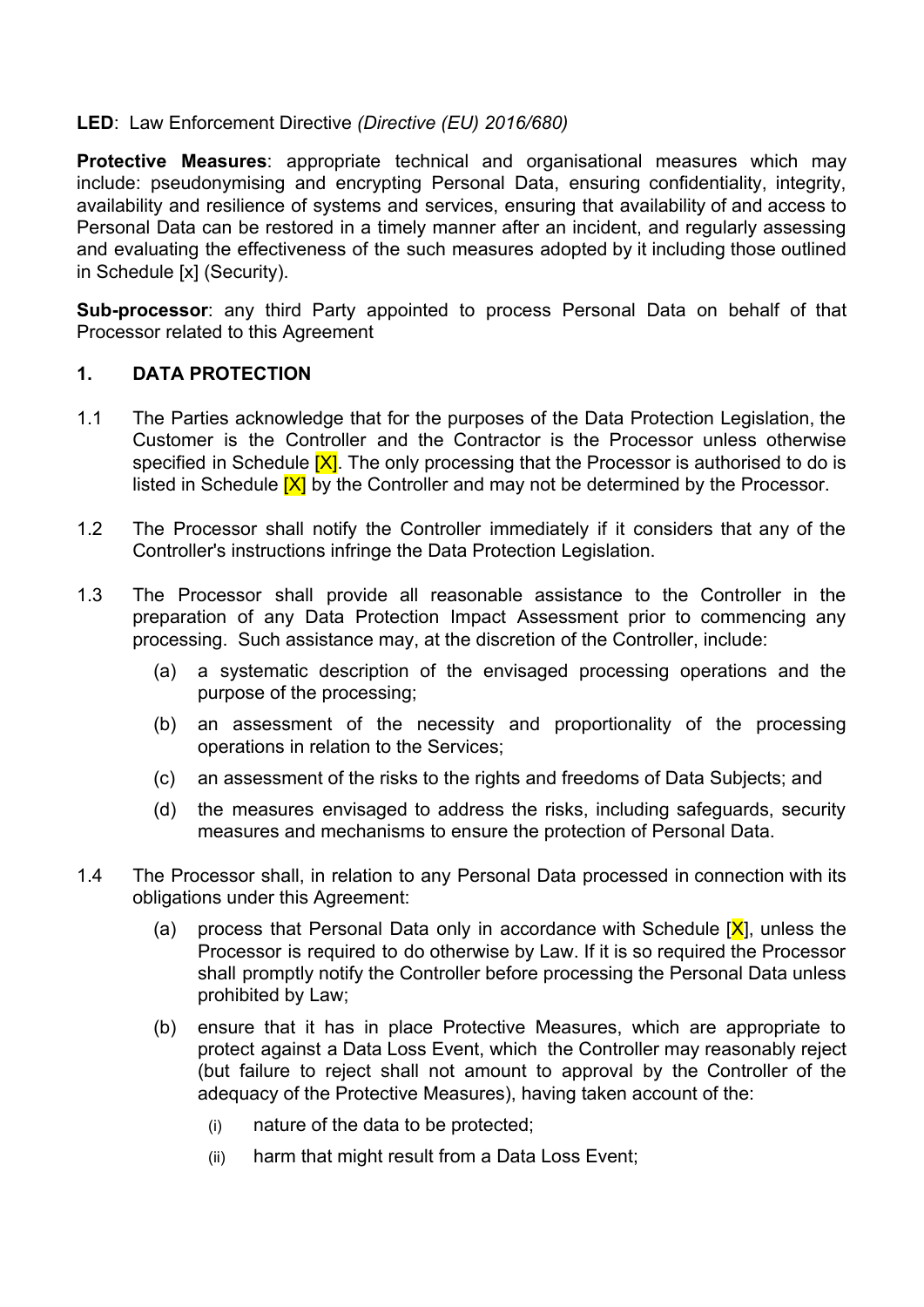- (iii) state of technological development; and
- (iv) cost of implementing any measures;
- (c) ensure that :
	- (i) the Processor Personnel do not process Personal Data except in accordance with this Agreement (and in particular Schedule  $X$ );
	- (ii) it takes all reasonable steps to ensure the reliability and integrity of any Processor Personnel who have access to the Personal Data and ensure that they:
		- (A) are aware of and comply with the Processor's duties under this clause;
		- (B) are subject to appropriate confidentiality undertakings with the Processor or any Sub-processor;
		- (C) are informed of the confidential nature of the Personal Data and do not publish, disclose or divulge any of the Personal Data to any third Party unless directed in writing to do so by the Controller or as otherwise permitted by this Agreement; and
		- (D) have undergone adequate training in the use, care, protection and handling of Personal Data; and
- (d) not transfer Personal Data outside of the EU unless the prior written consent of the Controller has been obtained and the following conditions are fulfilled:
	- (i) the Controller or the Processor has provided appropriate safeguards in relation to the transfer (whether in accordance with GDPR Article 46 or LED Article 37) as determined by the Controller;
	- (ii) the Data Subject has enforceable rights and effective legal remedies;
	- (iii) the Processor complies with its obligations under the Data Protection Legislation by providing an adequate level of protection to any Personal Data that is transferred (or, if it is not so bound, uses its best endeavours to assist the Controller in meeting its obligations); and
	- (iv) the Processor complies with any reasonable instructions notified to it in advance by the Controller with respect to the processing of the Personal Data;
- (e) at the written direction of the Controller, delete or return Personal Data (and any copies of it) to the Controller on termination of the Agreement unless the Processor is required by Law to retain the Personal Data.
- 1.5 Subject to clause 1.6, the Processor shall notify the Controller immediately if it:
	- (a) receives a Data Subject Request (or purported Data Subject Request);
	- (b) receives a request to rectify, block or erase any Personal Data;
	- (c) receives any other request, complaint or communication relating to either Party's obligations under the Data Protection Legislation;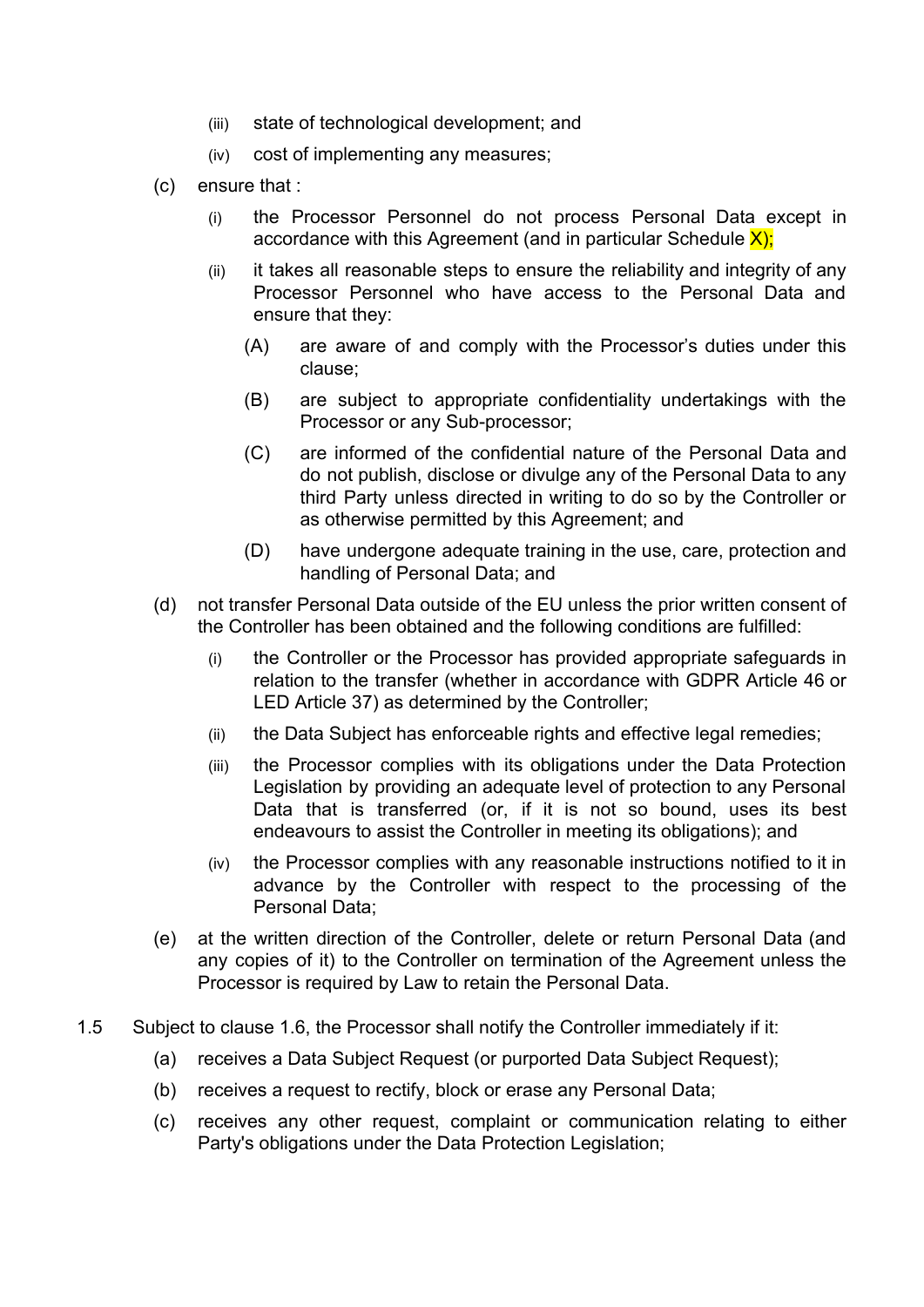- (d) receives any communication from the Information Commissioner or any other regulatory authority in connection with Personal Data processed under this Agreement;
- (e) receives a request from any third Party for disclosure of Personal Data where compliance with such request is required or purported to be required by Law; or
- (f) becomes aware of a Data Loss Event.
- 1.6 The Processor's obligation to notify under clause 1.5 shall include the provision of further information to the Controller in phases, as details become available.
- 1.7 Taking into account the nature of the processing, the Processor shall provide the Controller with full assistance in relation to either Party's obligations under Data Protection Legislation and any complaint, communication or request made under clause 1.5 (and insofar as possible within the timescales reasonably required by the Controller) including by promptly providing:
	- (a) the Controller with full details and copies of the complaint, communication or request;
	- (b) such assistance as is reasonably requested by the Controller to enable the Controller to comply with a Data Subject Request within the relevant timescales set out in the Data Protection Legislation;
	- (c) the Controller, at its request, with any Personal Data it holds in relation to a Data Subject;
	- (d) assistance as requested by the Controller following any Data Loss Event;
	- (e) assistance as requested by the Controller with respect to any request from the Information Commissioner's Office, or any consultation by the Controller with the Information Commissioner's Office.
- 1.8 The Processor shall maintain complete and accurate records and information to demonstrate its compliance with this clause. This requirement does not apply where the Processor employs fewer than 250 staff, unless:
	- (a) the Controller determines that the processing is not occasional;
	- (b) the Controller determines the processing includes special categories of data as referred to in Article 9(1) of the GDPR or Personal Data relating to criminal convictions and offences referred to in Article 10 of the GDPR; or
	- (c) the Controller determines that the processing is likely to result in a risk to the rights and freedoms of Data Subjects.
- 1.9 The Processor shall allow for audits of its Data Processing activity by the Controller or the Controller's designated auditor.
- 1.10 Each Party shall designate its own data protection officer if required by the Data Protection Legislation.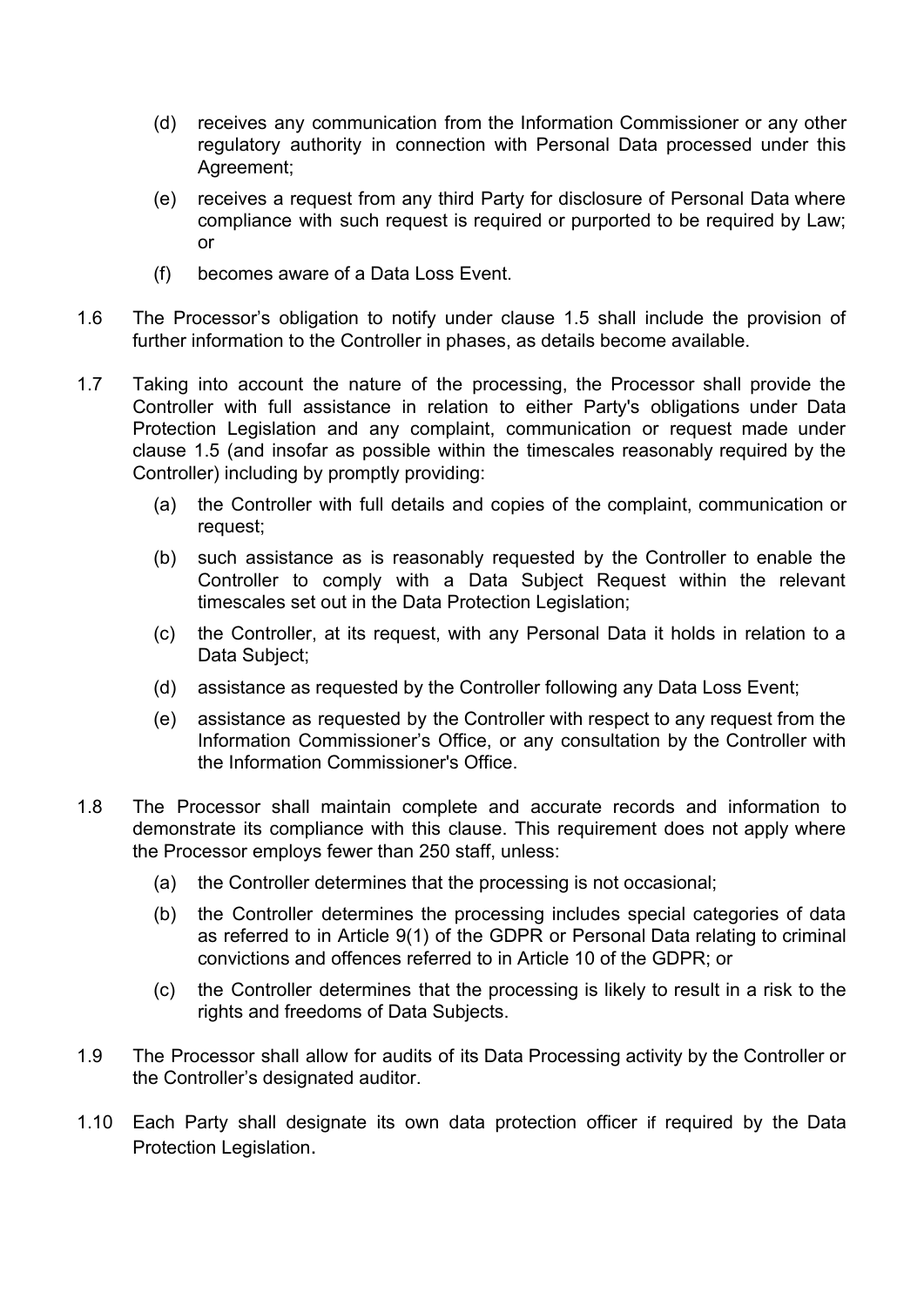- 1.11 Before allowing any Sub-processor to process any Personal Data related to this Agreement, the Processor must:
	- (a) notify the Controller in writing of the intended Sub-processor and processing;
	- (b) obtain the written consent of the Controller;
	- (c) enter into a written agreement with the Sub-processor which give effect to the terms set out in this clause  $[X]$  such that they apply to the Sub-processor; and
	- (d) provide the Controller with such information regarding the Sub-processor as the Controller may reasonably require.
- 1.12 The Processor shall remain fully liable for all acts or omissions of any of its Sub-processors.
- 1.13 The Controller may, at any time on not less than 30 Working Days' notice, revise this clause by replacing it with any applicable controller to processor standard clauses or similar terms forming part of an applicable certification scheme (which shall apply when incorporated by attachment to this Agreement).
- 1.14 The Parties agree to take account of any guidance issued by the Information Commissioner's Office. The Controller may on not less than 30 Working Days' notice to the Processor amend this agreement to ensure that it complies with any guidance issued by the Information Commissioner's Office.
- 1.15 Where the Parties include two or more Joint Controllers as identified in Schedule  $[X]$  in accordance with GDPR Article 26, those Parties shall enter into a Joint Controller Agreement based on the terms outlined in Schedule  $[Y]$  in replacement of Clauses 1.1-1.14 for the Personal Data under Joint Control.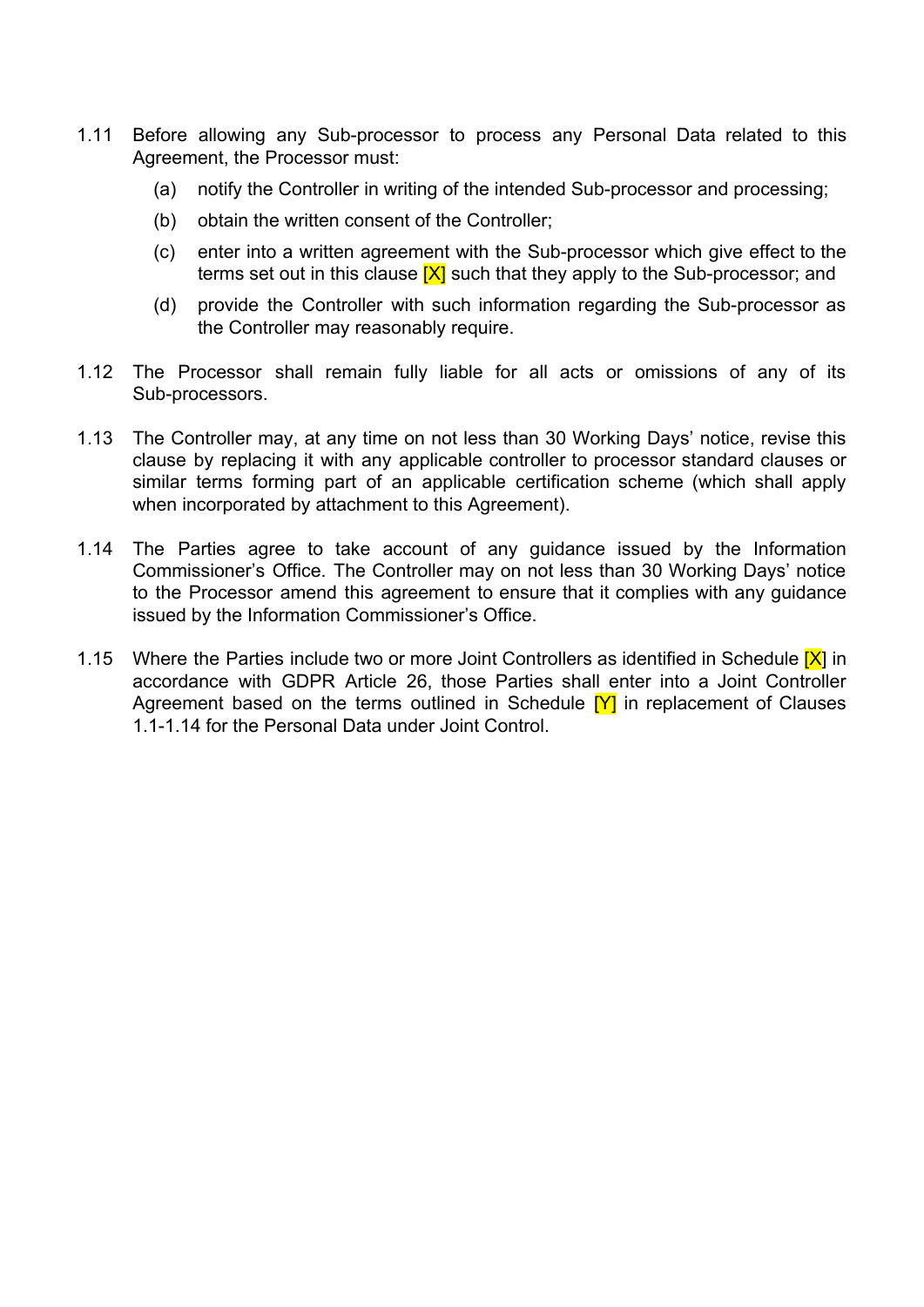# **Annex A - Part 2: Schedule of Processing, Personal Data and Data Subjects (Schedule X)**

## **Schedule [X] Processing, Personal Data and Data Subjects**

This Schedule shall be completed by the Controller, who may take account of the view of the Processors, however the final decision as to the content of this Schedule shall be with the Controller at its absolute discretion.

- 1. The contact details of the Controller's Data Protection Officer are: **[Insert** Contact details]
- 2. The contact details of the Processor's Data Protection Officer are: **[Insert** Contact details]
- 3. The Processor shall comply with any further written instructions with respect to processing by the Controller.
- 4. Any such further instructions shall be incorporated into this Schedule.

| <b>Description</b>                          | <b>Details</b>                                                                                                                                                                                                                        |
|---------------------------------------------|---------------------------------------------------------------------------------------------------------------------------------------------------------------------------------------------------------------------------------------|
| Identity of the Controller<br>and Processor | The Parties acknowledge that for the purposes of the Data<br>Protection Legislation, the Customer is the Controller and the<br>Contractor is the Processor in accordance with Clause 1.1.                                             |
|                                             | <b>Cuidance:</b> You may need to vary this section where (in the rare<br>case) the Customer and Contractor have a different relationship.<br>For example where the Parties are Joint Controller of some<br>Personal Data:             |
|                                             | "Notwithstanding Clause 1.1 the Parties acknowledge that they<br>are also Joint Controllers for the purposes of the Data Protection<br>Legislation in respect of:<br><b>[Insert</b> the scope of Personal Data which the purposes and |
|                                             | means of the processing is determined by the both Parties]                                                                                                                                                                            |
|                                             | In respect of Personal Data under Joint Control, Clause 1.1-1.15<br>will not apply and the Parties agree to put in place a Joint<br>Controller Agreement as outlined in Schedule Y instead."                                          |
| Subject matter of the<br>processing         | [This should be a high level, short description of what the<br>processing is about i.e. its subject matter of the contract.                                                                                                           |
|                                             | Example: The processing is needed in order to ensure that the<br>Processor can effectively deliver the contract to provide a<br>service to members of the public. ]                                                                   |
| Duration of the processing                  | [Clearly set out the duration of the processing including dates]                                                                                                                                                                      |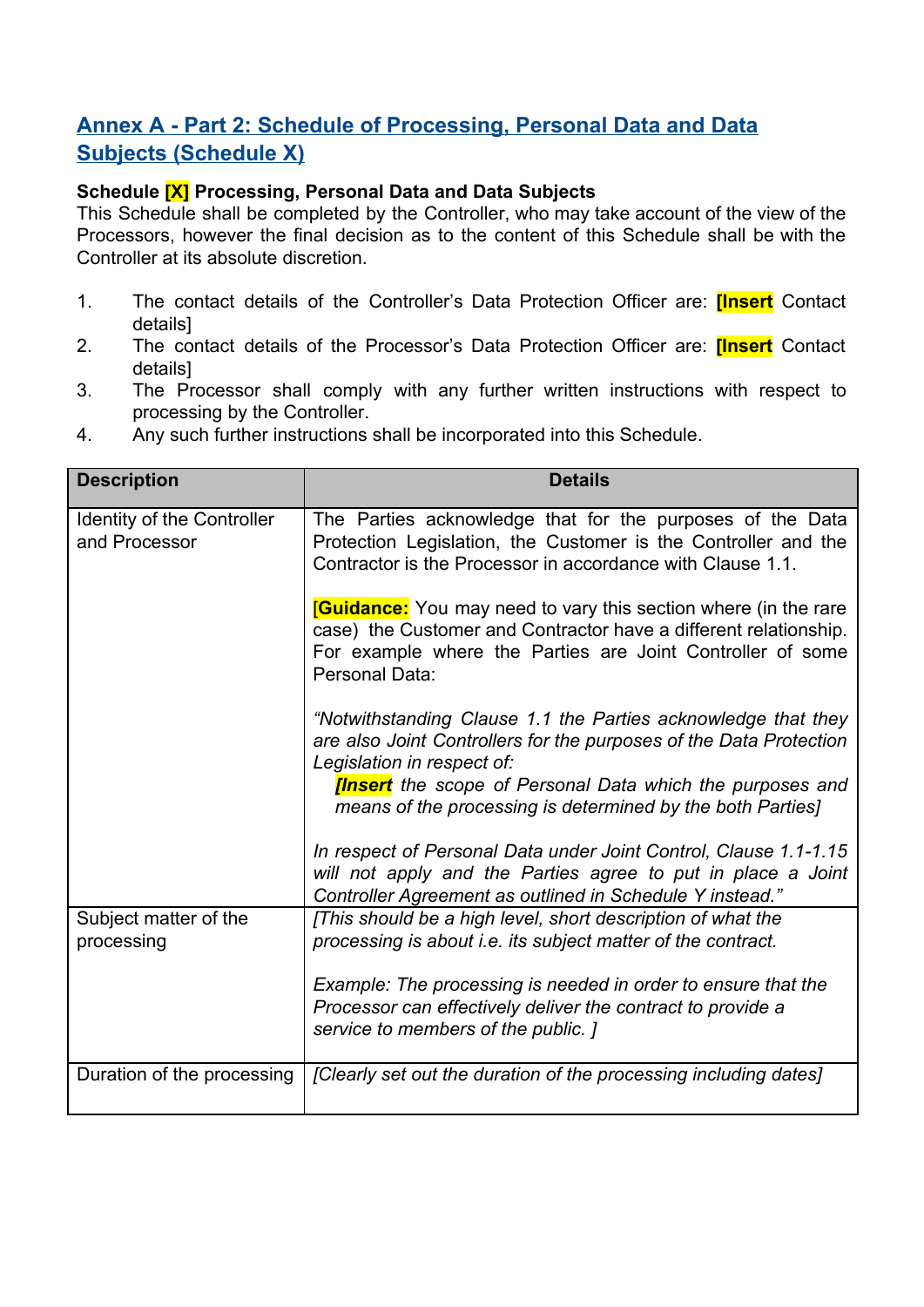| Nature and purposes of<br>the processing                                                         | [Please be as specific as possible, but make sure that you cover<br>all intended purposes.                                                                                                                                                                                                                                                                                         |
|--------------------------------------------------------------------------------------------------|------------------------------------------------------------------------------------------------------------------------------------------------------------------------------------------------------------------------------------------------------------------------------------------------------------------------------------------------------------------------------------|
|                                                                                                  | The nature of the processing means any operation such as<br>collection, recording, organisation, structuring, storage,<br>adaptation or alteration, retrieval, consultation, use, disclosure<br>by transmission, dissemination or otherwise making available,<br>alignment or combination, restriction, erasure or destruction of<br>data (whether or not by automated means) etc. |
|                                                                                                  | The purpose might include: employment processing, statutory<br>obligation, recruitment assessment etc]                                                                                                                                                                                                                                                                             |
| <b>Type of Personal Data</b><br>being Processed                                                  | [Examples here include: name, address, date of birth, NI<br>number, telephone number, pay, images, biometric data etcl                                                                                                                                                                                                                                                             |
| Categories of Data<br>Subject                                                                    | [Examples include: Staff (including volunteers, agents, and<br>temporary workers), customers/clients, suppliers, patients,<br>students / pupils, members of the public, users of a particular<br>website etcl                                                                                                                                                                      |
| Plan for return and<br>destruction of the data<br>once the processing is<br>complete             | [Describe how long the data will be retained for, how it be<br>returned or destroyed]                                                                                                                                                                                                                                                                                              |
| <b>UNLESS</b> requirement<br>under union or member<br>state law to preserve that<br>type of data |                                                                                                                                                                                                                                                                                                                                                                                    |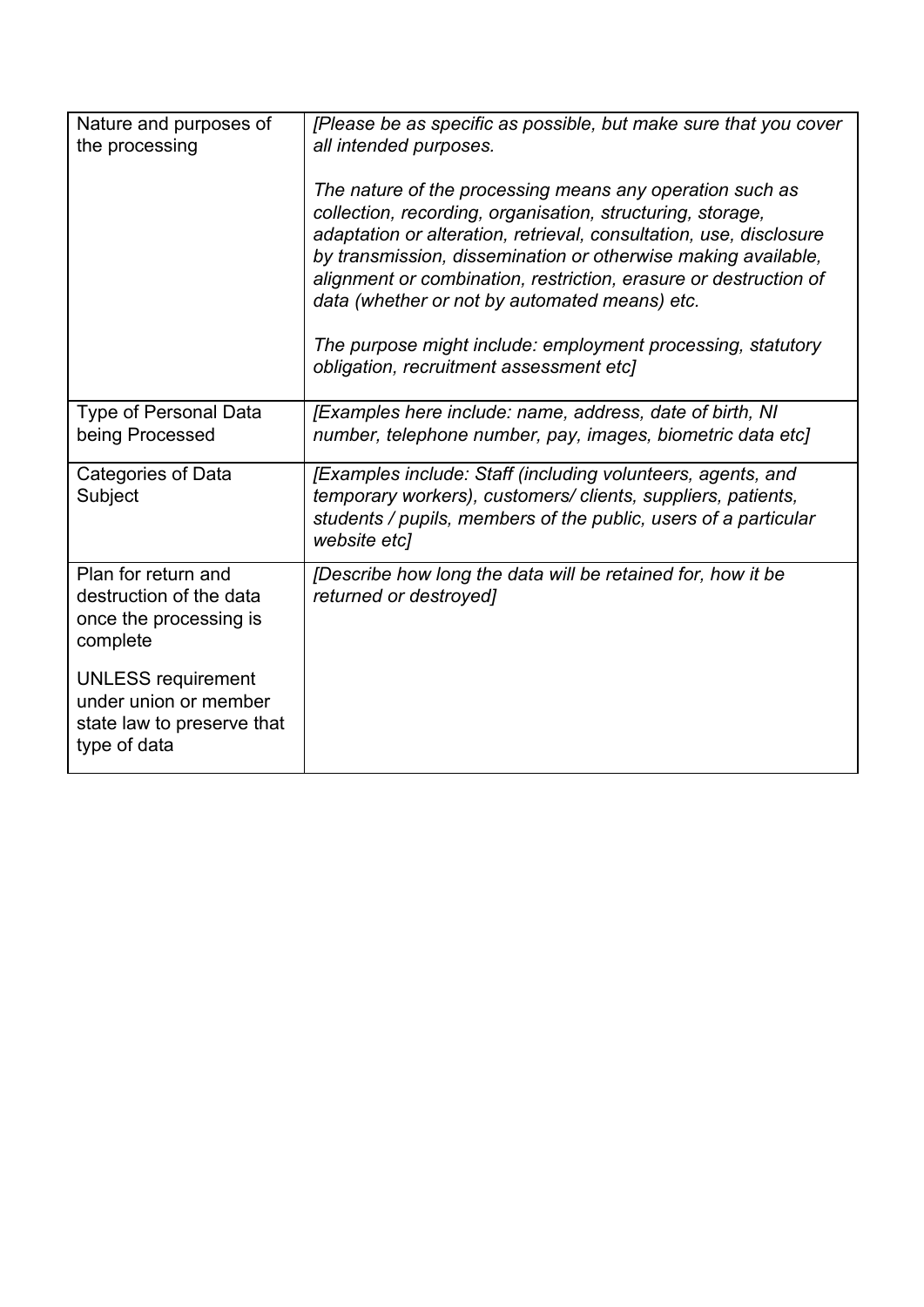# **Annex A - Part 3: Schedule for Joint Controller Agreements (Schedule Y)**

#### **Schedule Y: Joint Controller Agreement**

**[Guidance:** insert only where Joint Controller applies in Schedule X]

In this Annex the Parties must outline each party's responsibilities for:

- providing information to data subjects under **[Article 13 and 14](http://eur-lex.europa.eu/legal-content/EN/TXT/PDF/?uri=CELEX:32016R0679&from=EN) of the GDPR**.
- responding to data subject requests under [Articles 15-22](http://eur-lex.europa.eu/legal-content/EN/TXT/PDF/?uri=CELEX:32016R0679&from=EN) of the GDPR
- notifying the Information Commissioner (and data subjects) where necessary about data breaches
- maintaining records of processing under **Article 30** of the GDPR
- carrying out any required Data Protection Impact Assessment
- The agreement must include a statement as to who is the point of contact for data subjects.

The essence of this relationship shall be published.

You may wish to incorporate some clauses equivalent to those specified in Clause 1.2-1.14.

You may also wish to include an additional clause apportioning liability between the parties arising out of data protection; of data that is jointly controlled.

Where there is a Joint Control relationship, but no controller to processor relationship under the contract, this completed Schedule Y should be used instead of Clause 1.1-1.15.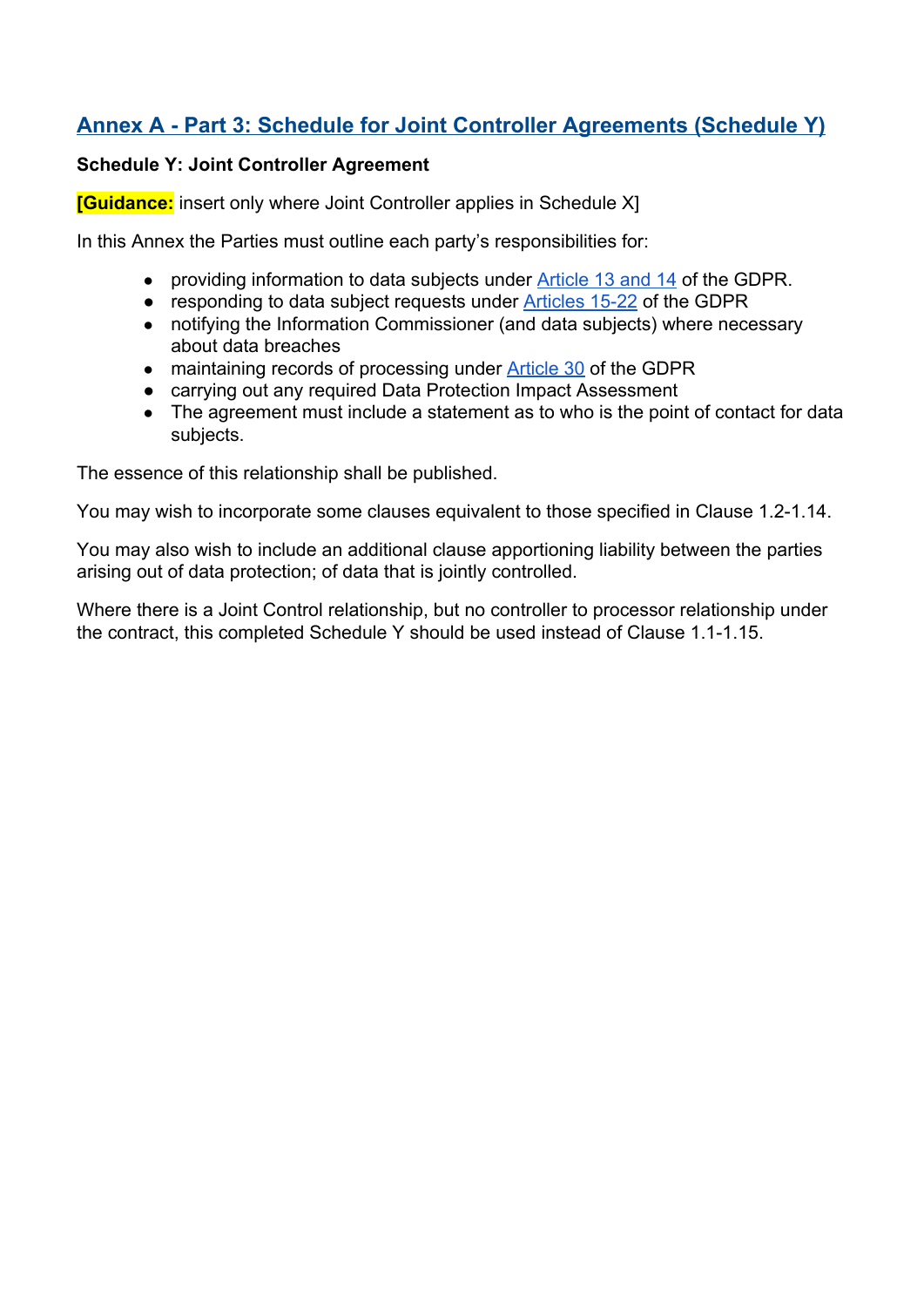# **Annex B - Guidance for In-Scope Organisations**

#### 1) **Existing Contracts continuing after 25 May 2018:**

1.1 In-Scope Organisations should have identified those existing contracts involving processing personal data and which will be in place after 25 May 2018, and then:-

- written to all suppliers notifying them of changes intended to be made to relevant contracts to bring them into line with the new data protection regulations, the draft letter at Annex C provides a guide.
- conducted due diligence on existing contracts to ensure suppliers can implement the appropriate technical and organisational measures to comply with GDPR (i.e. provide guarantees of their ability to comply with the regulations).
- updated the specification and service delivery schedules (the table at Annex A Part 2 provides a guide) to set out clearly the roles and responsibilities of the Controller and the Processor and any sub-processors.
- updated relevant contract terms and conditions by issuing contract variations, using the change control procedure as set out in your own documentation (the standard generic clauses at Annex A provide a guide).

1.2 Organisations who have established Framework Agreements for use by others should have ensured the Framework Terms governing use of the Framework Agreement reflect the standard generic clause at Annex A. They should also have ensured suppliers on the Framework Agreement are aware that Framework Users (i.e. customers) may refine their individual call-offs to assure themselves of compliance with the new data protection legislation.

## **2) New Contracts due to be let on or after 25 May 2018:**

#### Pre-procurement

2.1 Highlight in any pre-procurement dialogue with potential suppliers that the contract will be subject to new Data Protection Legislation and ensure bidders are both familiar with the new legislation and of their obligations as the Processor. Guidance from the Information Commissioner's Office (ICO) is available [here\)](https://ico.org.uk/for-organisations/data-protection-reform/overview-of-the-gdpr/).

2.2 In certain circumstances, the Controller is required to conduct a Data Protection Impact Assessment ("DPIA") prior to any processing (see **[Article](http://eur-lex.europa.eu/legal-content/EN/TXT/PDF/?uri=CELEX:32016R0679&from=EN) 35** of the GDPR). This may occur before the contract is entered into, and ideally the DPIA should be conducted as early on in the procurement as possible. In all cases advice should be sought from your Data Protection Officer as to whether a DPIA is required. The ICO should publish guidance making clear when a DPIA is required.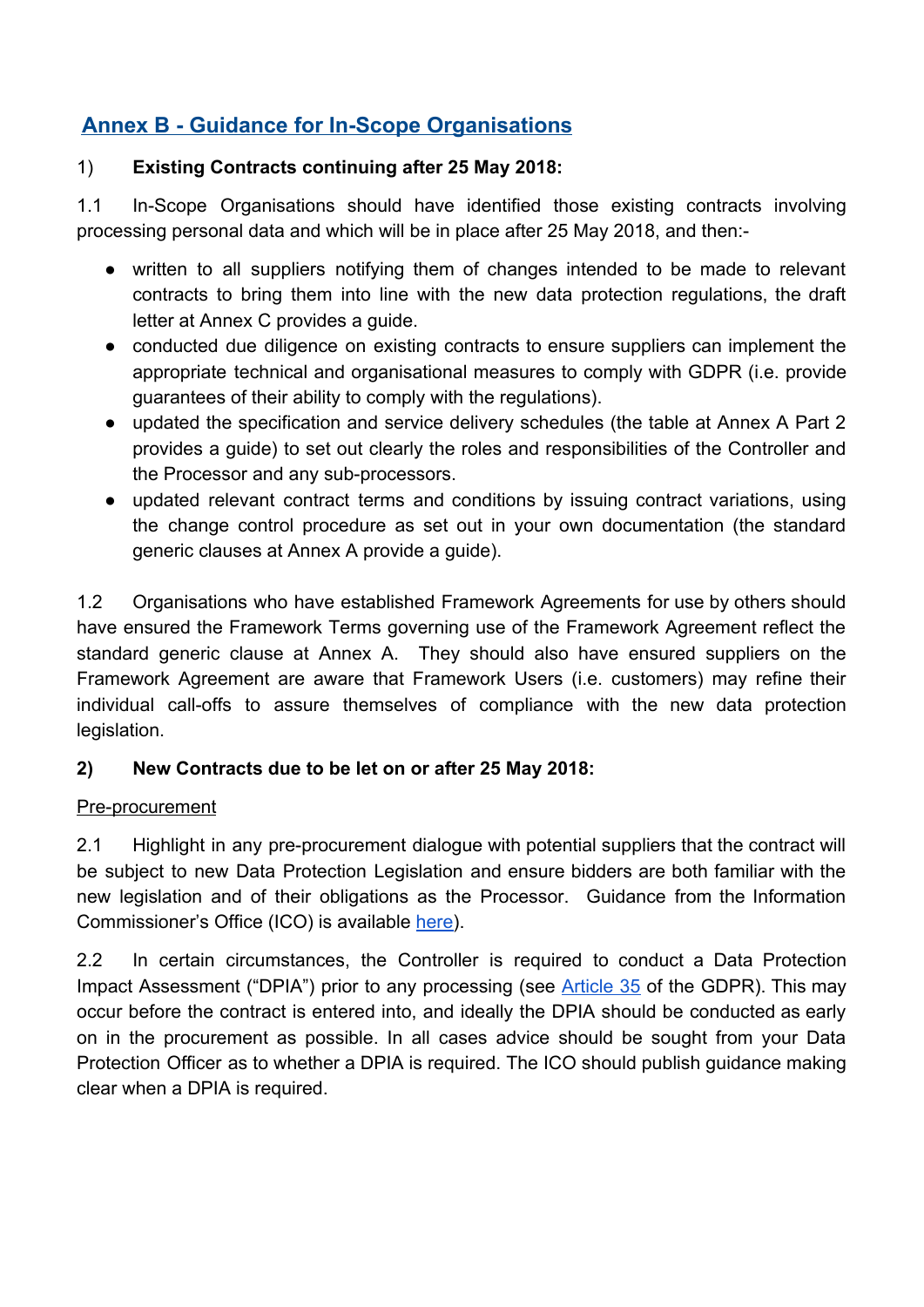2.3 Start to populate Schedule X in order to set out the nature and means of processing etc. This should be refined throughout the procurement and during contract delivery to ensure it is always up to date.

2.4 Information on [consent](https://ico.org.uk/for-organisations/guide-to-data-protection/privacy-notices-transparency-and-control/) and privacy notices, and data [subject's](https://ico.org.uk/for-organisations/data-protection-reform/overview-of-the-gdpr/individuals-rights/) rights under GDPR is available on the ICO website.

#### **Selection Stage**

2.5 In procurements for contracts involving processing personal data to be awarded on or after 25 May 2018, due diligence should be undertaken to ensure suppliers can implement the appropriate technical and organisational measures to comply with GDPR and to ensure the protection of the rights of data subjects. Selection criteria should be used to assess suppliers' human and technical resources to perform the contract to the appropriate standard and suppliers should be asked to provide proof by reference to the technical facilities and measures they have in place.

2.6 The Standard Selection Questionnaire will be updated in due course to include a section on GDPR. An example model selection question could be:

- *A. Please confirm that you have in place, or that you will have in place by contract award, the human and technical resources to perform the contract to ensure compliance with the General Data Protection Regulation and to ensure the protection of the rights of data subjects. [Yes/ No]*
- *B. Please provide details of the technical facilities and measures (including systems and processes) you have in place, or will have in place by contract award, to ensure compliance with the General Data Protection Regulation and to ensure the protection of the rights of data subjects. Your response should include, but should not be limited to facilities and measures:*
	- *○ to ensure ongoing confidentiality, integrity, availability and resilience of processing systems and services;*
	- *○ to comply with the rights of data subjects in respect of receiving privacy information, and access, rectification, deletion and portability of personal data;*
	- *○ to ensure that any consent based processing meets standards of active, informed consent, and that such consents are recorded and auditable;*
	- *○ to ensure legal safeguards are in place to legitimise transfers of personal data outside the EU (if such transfers will take place);*
	- *○ to maintain records of personal data processing activities; and*
	- *to regularly test, assess and evaluate the effectiveness of the above measures.*

 2.7 When evaluating responses, In-Scope Organisations should consider undertaking due diligence and ensure they are satisfied the bidder can provide protective measures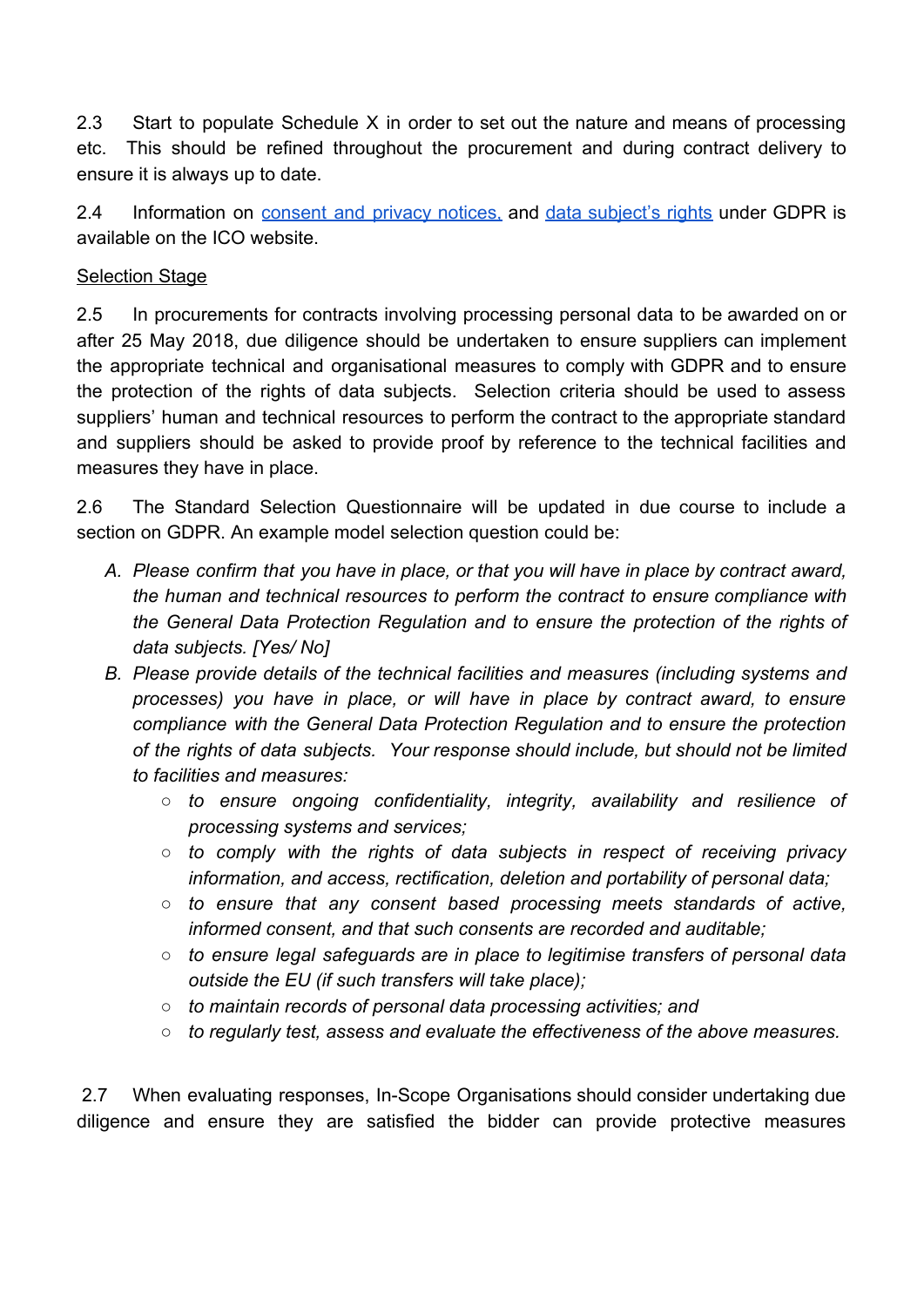appropriate to the nature and risk of the processing. This should be relevant to the subject matter of the contract, and proportionate.

#### Designing specifications

2.8 Ensure the roles and responsibilities of the Controller and the Processor are set out clearly throughout contract delivery. The Controller must set out clear written instructions for the Processor on how the personal data should be processed, and these must be adhered to by the Processor using Schedule X as the basis. If the Processor does not follow these written instructions, and determines the processing purpose or means of processing themselves, they will be in breach of contract, and the Processor may be considered to be a Controller in respect of that processing. A typical specification would cover at least the following:-

- the subject matter of the processing;
- details of the duration of the processing;
- the nature and purpose of the processing;
- the type of personal data being processed;
- the categories of the data subjects;
- the obligations and the rights of the Controller;
- that the Processor acts on the documented instructions of the Controller;
- the requirement for the Processor to delete or return the personal data at the end of the provision of services;
- a requirement for the Processor to implement appropriate technical and organisational measures; and
- a right for the Controller to audit the Processor.
- 2.9 Written instructions should at least set out that the Processor must:
	- process the personal data only on the documented instructions of the Controller;
	- comply with security obligations equivalent to those imposed on the Controller (implementing a level of security for the personal data appropriate to the risk);
	- ensure that persons authorised to process the personal data have committed themselves to confidentiality or are under an appropriate statutory obligation of confidentiality;
	- only appoint Sub-processors with the Controller's prior specific or general written authorisation, and impose the same minimum terms imposed on it on the Sub-processor; and the original Processor will remain liable to the Controller for the Sub-processor's compliance. The Sub-processor must provide sufficient guarantees to implement appropriate technical and organisational measures to demonstrate compliance. In the case of general written authorisation, Processors must inform Controllers of intended changes in their Sub-processor arrangements;
	- make available to the Controller all information necessary to demonstrate compliance with the obligations laid down in Article 28 GDPR and allow for and contribute to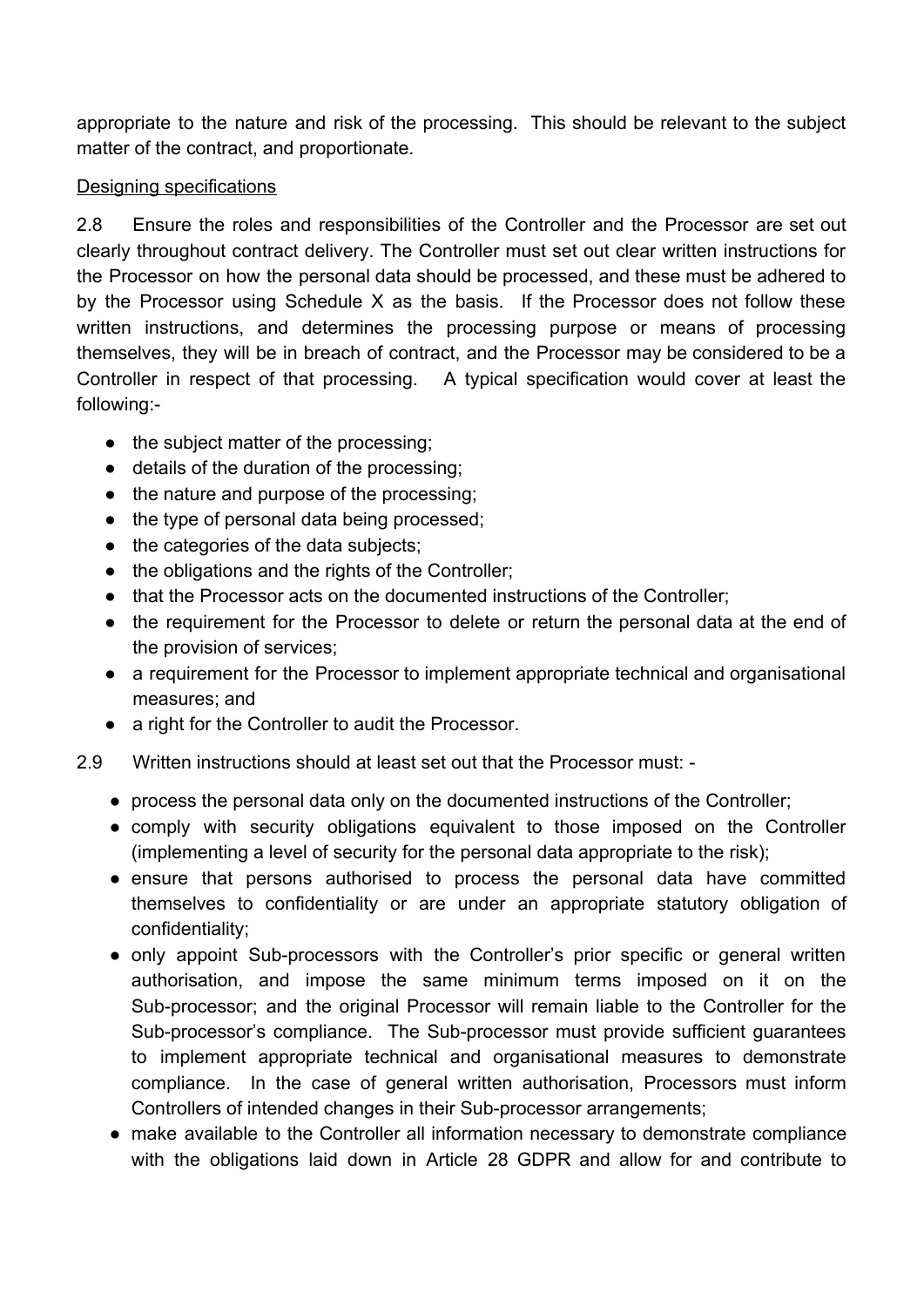audits, including inspections, conducted by the Controller or another auditor mandated by the Controller - and the Processor shall immediately inform the controller if, in its opinion, an instruction infringes GDPR or other EU or member state data protection provisions;

- assist the Controller in carrying out its obligations with regard to requests by data subjects to exercise their rights under [chapter](http://eur-lex.europa.eu/legal-content/en/TXT/?uri=CELEX:32016R0679) III of the GDPR, noting different rights may apply depending on the specific legal basis for the processing activity (and should be clarified by the Controller up-front);
- assist the Controller in ensuring compliance with the obligations to implementing a level of security for the personal data appropriate to the risk, taking into account the nature of processing and the information available to the Processor;
- assist the Controller in ensuring compliance with the obligations to carry out Data Protection Impact Assessments, taking into account the nature of processing and the information available to the Processor; and
- notify the Controller without undue delay after becoming aware of a personal data breach.

## Procurement Documentation

2.10 Ensure all relevant procurement documents make reference to new Data Protection Legislation coming into force, particularly the details set out in Schedule X agreed pre-procurement, and update terms and conditions using the generic standard clause at Annex A as the basis. Seek legal advice to ensure this fits the nature of the requirement and the other documentation used. A DPIA may be undertaken after contract award but prior to any processing with support from the Processor, factoring in time to consult the ICO if the DPIA relates to high risk processing.

## Award Stage

2.11 For procurements involving personal data processing, and particularly those for high risk processing, In-scope Organisations should ensure bidders are asked, at award stage, how the technical and organisational measures put in place (and set out at selection stage) meet the needs of the contract. For example, a model award question to ask bidders might be:-

*Please provide details of the key data protection risks you foresee with this Contract and set out your proposals for dealing with those risks*

## Contract Management / Supplier Assurance

2.12 Build into contract management activities sufficient checks to ensure suppliers are meeting their obligations under the new Data Protection Legislation as the Processor. These supplier assurance activities may include audits undertaken by the Controller or a third party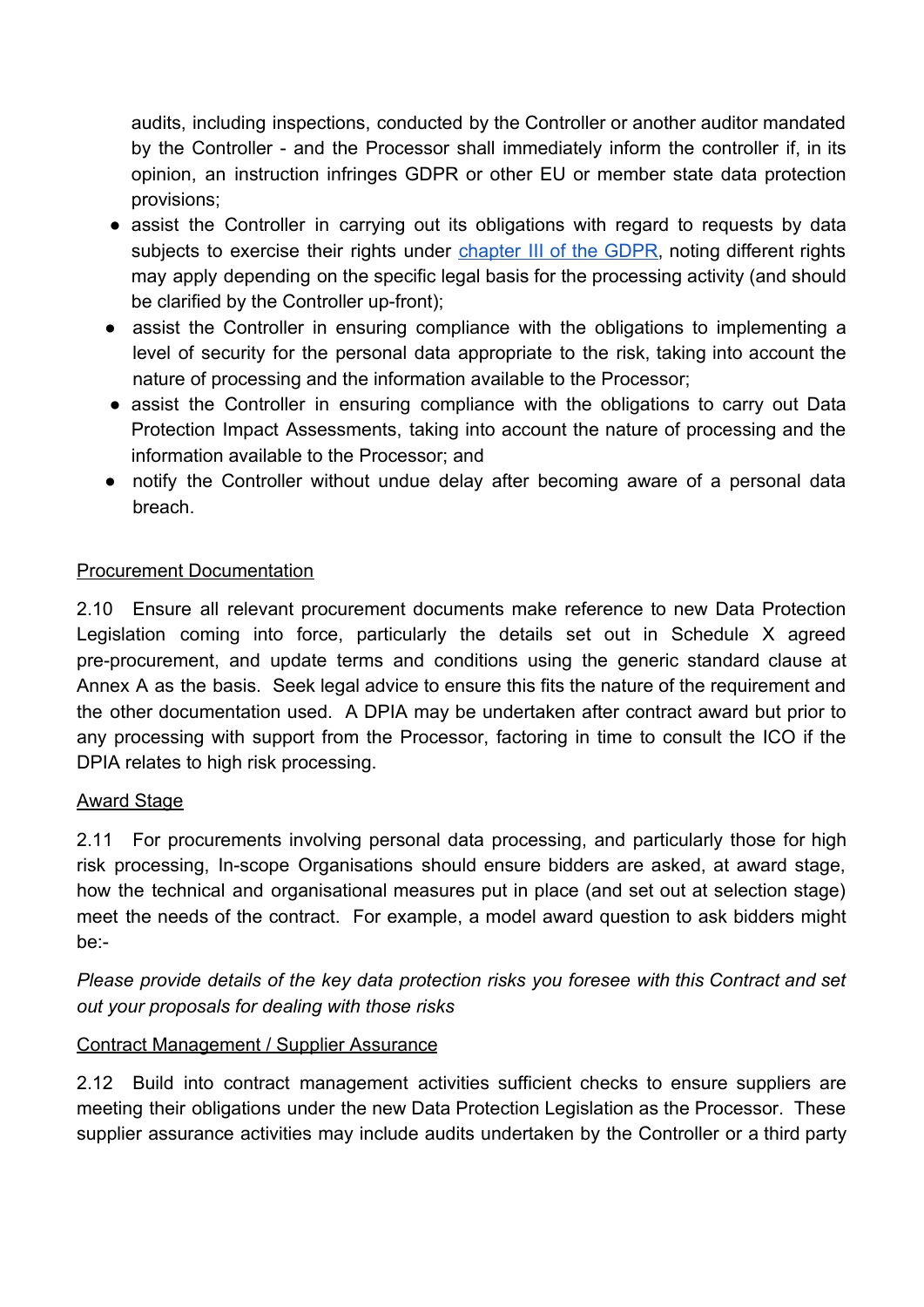auditor. If obligations are not being met, take urgent remedial action with the supplier to address issues and risks.

#### Using Framework Agreements

2.13 When using Framework Agreements, including those established by Crown Commercial Service (CCS), Customers should review each call-off to ensure roles and responsibilities have been updated to reflect Data Protection requirements. For CCS agreements, a [customer](https://www.gov.uk/government/publications/gdpr-customer-toolkit-guidance) toolkit has been developed to provide guidance on the actions customers need to take on call-off contracts to comply with GDPR.

2.14 Where contracts are formed on the basis of a supplier's terms and conditions, such as when using the CCS G-Cloud framework, supplier's terms must not prevail. This should be set-out in the Framework documentation, but In-Scope Organisations should check to ensure they are satisfied this is sufficient and supplement where necessary.

### **3) Contractual arrangements relying solely on the supplier's terms and conditions**

3.1 Where you are relying solely on a supplier's terms and conditions, you must ensure that these meet the requirements of the data protection legislation.

3.2 This is most likely to arise in the use of IT services into which personal data (such as names, email addresses, etc) are placed, and where the supplier is acting as a Processor. There are many examples of cloud-based services that handle personal data, and where standard terms and conditions are generally relied upon. If these services are used to hold personal data, then the terms and conditions must reflect the content of the standard draft generic clauses at Annex A. In these cases the onus is on the service supplier to ensure that their terms and conditions are legally compliant, but In-Scope Organisations have an obligation not to use services that are not compliant.

3.3. Some IT service suppliers use "data processing agreements" that sit alongside their terms and conditions and supplement them in order to satisfy data protection law. These data processing agreements may need to be actively signed and returned to the supplier before they are legally binding. If you are unsure, consult your Data Protection Officer.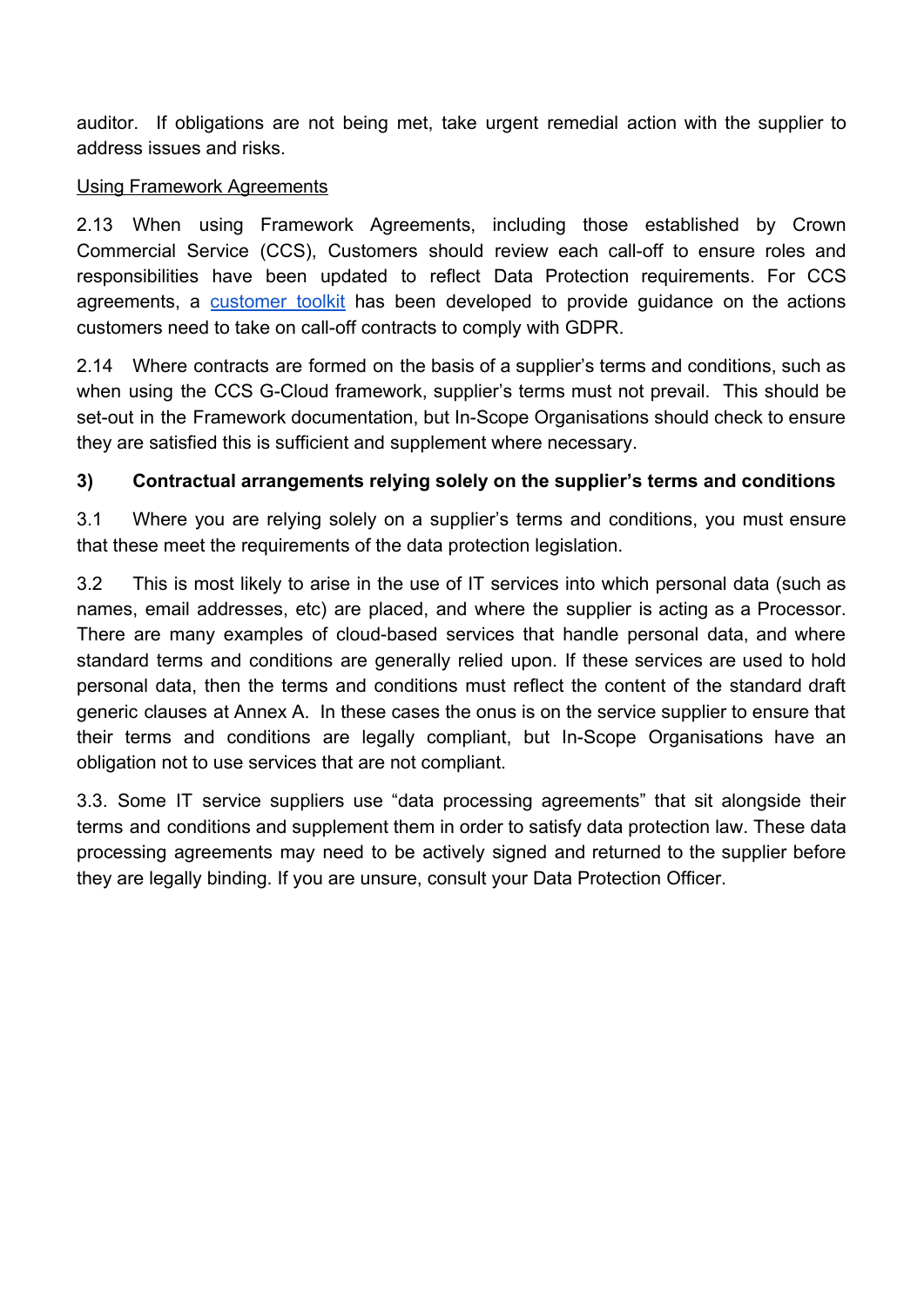# **Annex C – Draft Letter for Suppliers**

[insert draft text, amending as appropriate]

*New data protection legislation is due to come into force during May 2018, which aims to protect the privacy of all EU citizens and prevent data breaches. It will apply to any public or private organisation processing personal data.*

*Established key principles of data privacy will remain relevant in the new Data Protection Legislation but there are also a number of changes that will affect commercial arrangements, both new and existing, with suppliers. The new General Data Protection Regulations specify that any processing of personal data, by a Processor, should be governed by a contract with certain provisions included.*

*We have identified a number of existing contracts involving processing personal data, and* which will be in place after 25 May 2018, that require updating to bring them into line with the *new regulations and these are listed below. This will involve updating contract terms based on the generic standard clauses published in Procurement Policy Note 03/17 and ensuring specifications and service delivery schedules reflect the roles and responsibilities between the Controller and the Processor as required by the new regulations.*

*[insert or attach list of relevant contracts]*

*In addition, we will be updating our procurement documentation to reflect the new regulations for contracts to be awarded on or after 25 May 2018.*

*Any organisation required to comply with the new Data Protection Legislation may incur costs in doing so, especially where new systems or processes are required. However, these costs are attributable to conducting business in the EU, and not supplying the UK public sector. We expect all suppliers to manage their own costs in relation to compliance.*

*As the Controller, we will not accept liability clauses where you are indemnified against fines under GDPR as the Processor. The legal penalty regime has been extended directly to Processors to ensure better performance and enhanced protection for personal data. That means indemnifying Processors for any GDPR fines or court claims undermines these principles.*

*Our Commercial Teams will contact you in the coming weeks to start work on varying existing contracts. You may also have received similar communications from commercial teams across the public sector.*

*If you would like to know more about the upcoming changes, the Information Commissioner's Office is a useful source of information on the new regulations [\(ICO Information on GDPR\)](https://ico.org.uk/for-organisations/data-protection-reform/).*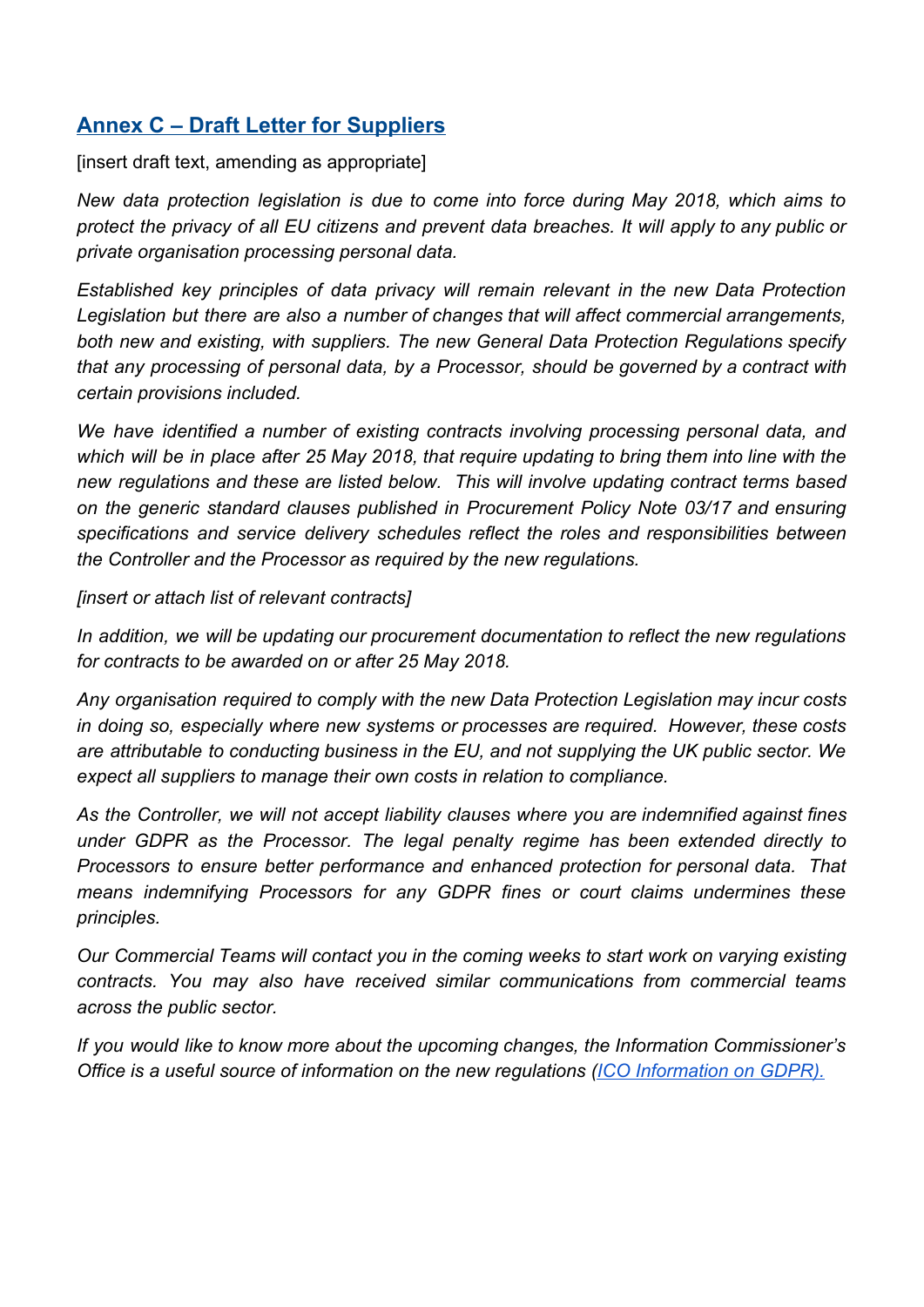# **Annex D: Security**

The technical security requirements set out below provide an indication of the types of security measures that might be considered, in order to protect Personal Data. More, or less, measures may be appropriate depending on the subject matter of the contract, but the overall approach must be proportionate. The technical requirements must also be compliant with legislative and regulatory obligations for content and data, such as GDPR.

The example technical security requirements set out here are intended to supplement, not replace, security schedules that will detail the total contractual security obligations and requirements that the Processor (i.e. a supplier) will be held to account to deliver under contract. Processors are also required to ensure sufficient 'flow-down' of legislative and regulatory obligations to any third party Sub-processors.

**External Certifications e.g.** Buyers should ensure that Suppliers hold at least Cyber Essentials Plus certification and ISO 27001:2013 certification if proportionate to the service being procured.

**Risk Assessment e.g.** Supplier should perform a technical information risk assessment on the service supplied and be able to demonstrate what controls are in place to address those risks.

**Security Classification of Information e.g.** If the provision of the Services requires the Supplier to Process Authority/Buyer Data which is classified as OFFICIAL,OFFICIAL-SENSITIVE or Personal Data, the Supplier shall implement such additional measures as agreed with the Authority/Buyer from time to time in order to ensure that such information is safeguarded in accordance with the applicable legislative and regulatory obligations.

#### **End User Devices e.g.**

- The Supplier shall ensure that any Authority/Buyer Data which resides on a mobile, removable or physically uncontrolled device is stored encrypted using a product or system component which has been formally assured through a recognised certification process agreed with the Authority/Buyer except where the Authority/Buyer has given its prior written consent to an alternative arrangement.
- The Supplier shall ensure that any device which is used to Process Authority/Buyer Data meets all of the security requirements set out in the NCSC End User Devices Platform Security Guidance, a copy of which can be found at: [https://www.ncsc.gov.uk/guidance/end-user-device-security.](https://www.ncsc.gov.uk/guidance/end-user-device-security)

**Testing e.g.** The Supplier shall at their own cost and expense, procure a CHECK or CREST Certified Supplier to perform an ITHC or Penetration Test prior to any live Authority/Buyer data being transferred into their systems. The ITHC scope must be agreed with the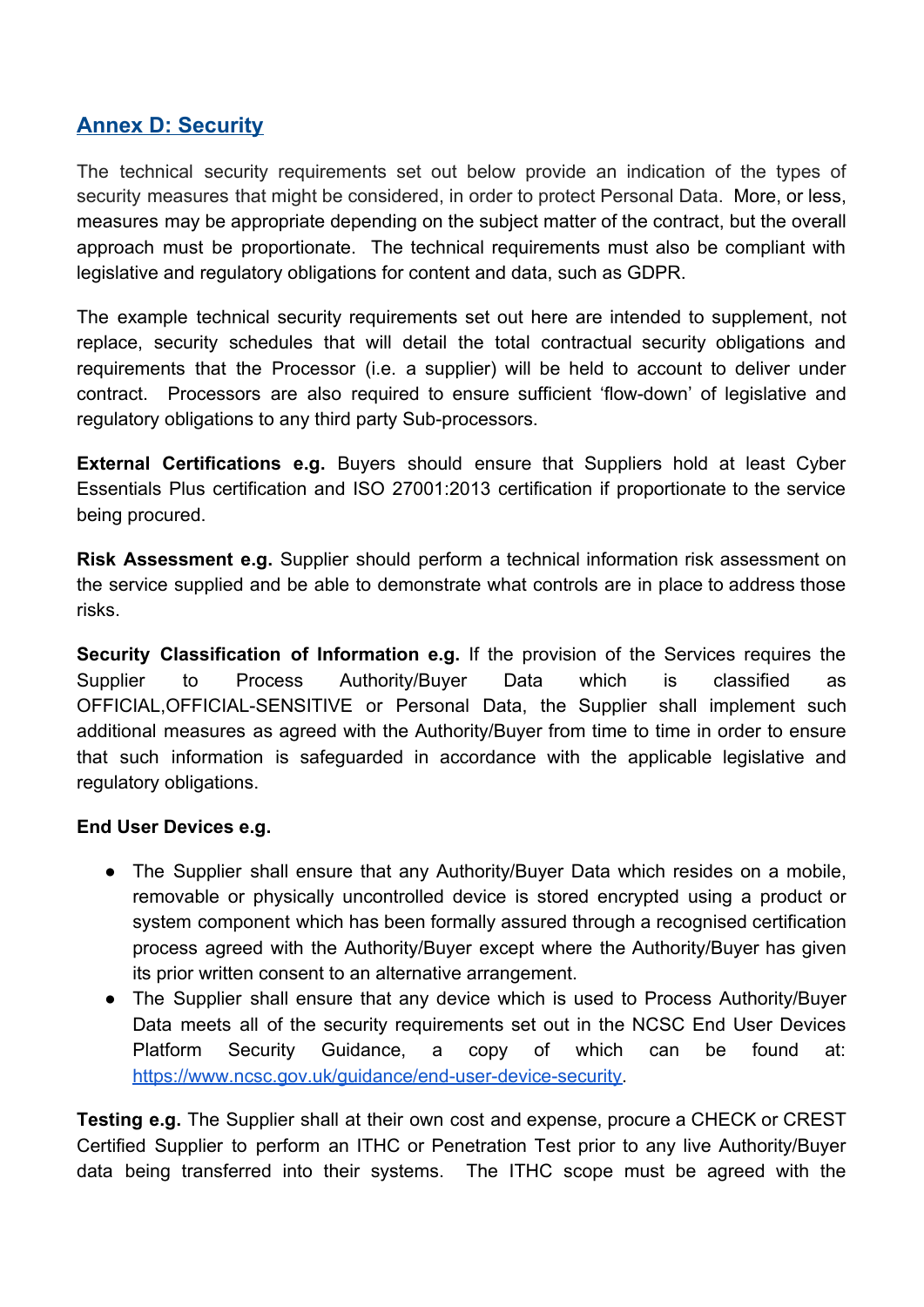Authority/Buyer to ensure it covers all the relevant parts of the system that processes, stores or hosts Authority/Buyer data.

**Networking e.g.** The Supplier shall ensure that any Authority/Buyer Data which it causes to be transmitted over any public network (including the Internet, mobile networks or un-protected enterprise network) or to a mobile device shall be encrypted when transmitted.

**Personnel Security e.g.** All Supplier Personnel shall be subject to a pre-employment check before they may participate in the provision and or management of the Services. Such pre-employment checks must include all pre-employment checks which are required by the HMG Baseline Personnel Security Standard or equivalent including: verification of the individual's identity; verification of the individual's nationality and immigration status; and, verification of the individual's employment history; verification of the individual's criminal record. The Supplier maybe required to implement additional security vetting for some roles.

**Identity, Authentication and Access Control e.g.**The supplier must operate an appropriate access control regime to ensure that users and administrators of the service are uniquely identified. The supplier must retain records of access to the physical sites and to the service.

**Data Destruction/Deletion e.g.** The Supplier must be able to demonstrate they can supply a copy of all data on request or at termination of the service, and must be able to securely erase or destroy all data and media that the Authority/Buyer data has been stored and processed on.

**Audit and Protective Monitoring e.g.** The Supplier shall collect audit records which relate to security events in delivery of the service or that would support the analysis of potential and actual compromises. In order to facilitate effective monitoring and forensic readiness such Supplier audit records should (as a minimum) include regular reports and alerts setting out details of access by users of the service, to enable the identification of (without limitation) changing access trends, any unusual patterns of usage and/or accounts accessing higher than average amounts of Authority/Buyer Data. The retention periods for audit records and event logs must be agreed with the Authority/Buyer and documented.

**Location of Authority/Buyer Data e.g.**The Supplier shall not, and shall procure that none of its Sub-contractors, process Authority/Buyer Data outside the EEA without the prior written consent of the Authority/Buyer and the Supplier shall not change where it or any of its Sub-contractors process Authority/Buyer Data without the Authority/Buyer's prior written consent which may be subject to conditions.

**Vulnerabilities and Corrective Action e.g.** Suppliers shall procure and implement security patches to vulnerabilities in accordance with the timescales specified in the NCSC Cloud Security Principle 5.